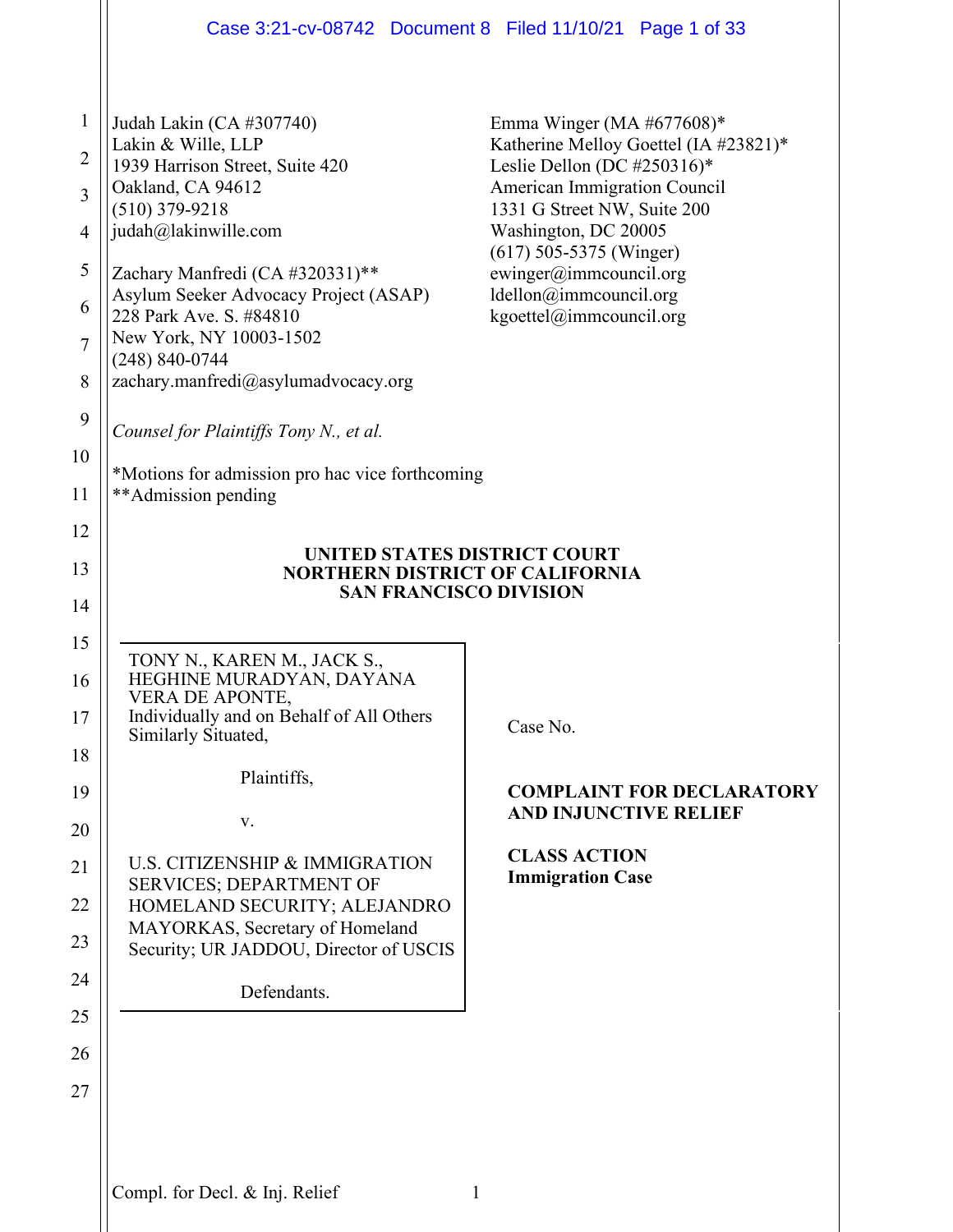**INTRODUCTION**

1. Plaintiffs are asylum seekers who have lost or will lose their authorization to work due to Defendants' unreasonable delays. Plaintiff Tony N., a truck driver who delivered personal protective equipment across the country during the pandemic, has lost his driver's license and his job, and has seen his dreams of starting his own truck driving business indefinitely postponed. Plaintiff Doctor Heghine Muradyan, a medical doctor, has now lost her positions at two hospitals caring for underserved populations, and as a result, she can no longer provide care to her patients or support herself and her young son. Plaintiff Karen M., a pregnant mother supporting three other young children, faces the imminent loss of her job as a manager at McDonald's a month before she is scheduled to give birth. Plaintiff Jack S., an Apple, Inc. employee, recently lost his position and will soon lose his employer-based health insurance coverage. Plaintiff Dayana Vera de Aponte, a Registered Behavior Technician for special needs children, has lost her job and now risks losing her Medicaid provider number, a necessary license for her profession.

2. Plaintiffs, on behalf of themselves and the class members they seek to represent, challenge Defendant U.S. Citizenship and Immigration Services' (USCIS) unlawful delay in adjudicating applications to renew employment authorization documents (EADs) for asylum seekers. USCIS has already determined that each of these asylum seekers is authorized to work pursuant to 8 C.F.R. § 274a.12(c)(8). Plaintiffs seek to renew their EADs so they may maintain or resume their employment and support themselves and their families while awaiting adjudication of their asylum claims. Work authorization provides access to health insurance, other employee benefits, and driver's licenses, and ensures support and stability

1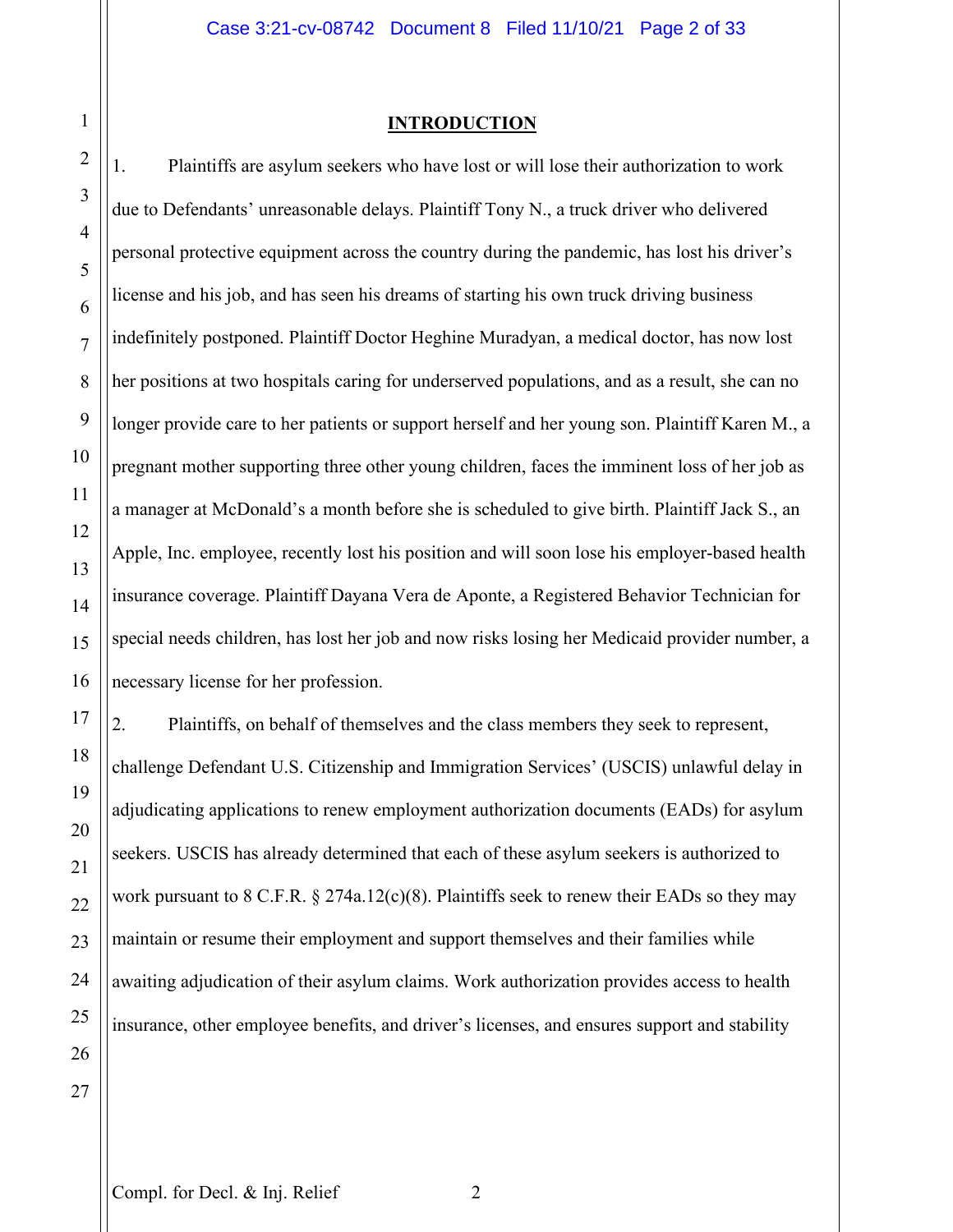1 2 that is key for asylum seekers who frequently suffer from trauma and are less likely to have access to other means of financial support.

16 3. Plaintiffs' loss of work authorization is occurring while the United States is facing a widespread national worker shortage. In August 2021 the U.S. Labor Department reported that there were 10.4 million job openings, whereas the number of individuals leaving employment rose to 4.3 million, the highest monthly level reported since December 2000. U.S. Bureau of Labor Statistics, Job Openings and Labor Turnover Report — August 2021, Economic New Release (Oct. 12, 2021), https://www.bls.gov/news.release/jolts.nr0.htm; Christopher Rugaber, *Americans quit their jobs at a record pace in August*, AP News (Oct. 12, 2021), https://apnews.com/article/business-459c0884721a213985cdf0185a1176f8. Leading economic experts have long maintained that authorizing immigrants to work, like the asylum seeker plaintiffs here, can play a critical role in ameliorating labor shortages. *See, e.g.,* Nicole Narea, *Immigrants Could Fix the US Labor Shortage*, Vox (Oct. 26, 2021) https://www.vox.com/business-and-finance/2021/10/26/22733082/labor-shortage-inflationimmigration-foreign-workers (including quotes from leading economic experts on the importance of immigrant workers in addressing the ongoing labor shortage). 4. Plaintiffs work in essential industries where demand for workers is especially great. Tony N., who delivered personal protective equipment and other necessary goods across the country, has lost his ability to work while the trucking industry is in desperate need of drivers. Jennifer Smith, *Where Are All the Truck Drivers? Shortage Adds to Delivery Delays,*  Wall Street Journal (Nov. 3, 2021), https://www.wsj.com/articles/truck-driver-shortagesupply-chain-issues-logistics-11635950481. Doctor Muradyan cared for COVID-19 patients in tents when her hospital was at 150% capacity and now cannot serve her patients despite

3

4

5

6

7

8

9

10

11

12

13

14

15

17

18

19

20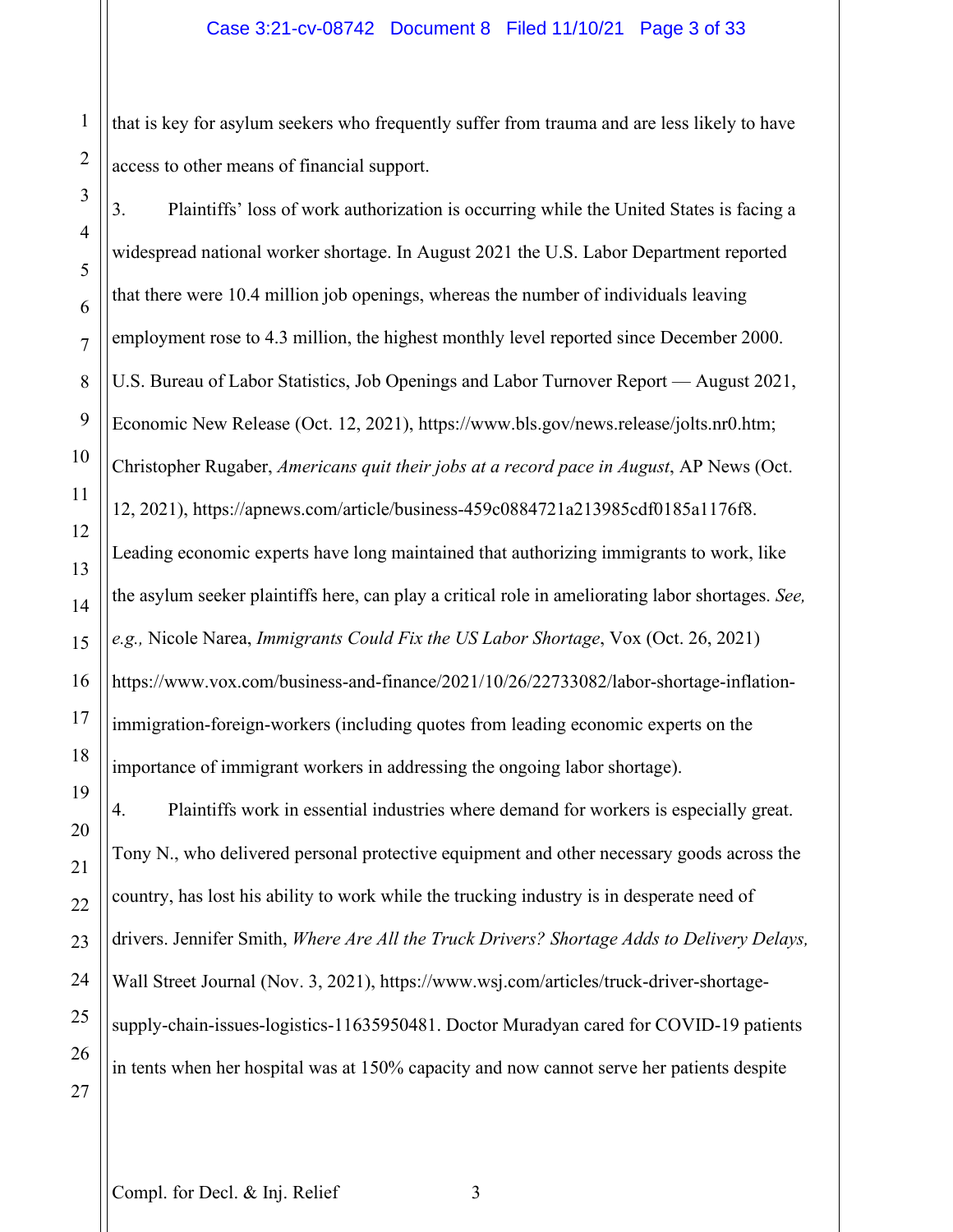## Case 3:21-cv-08742 Document 8 Filed 11/10/21 Page 4 of 33

1 2 3 4 5 6 7 8 9 10 11 12 13 14 15 16 17 18 19 20 21 22 23 24 25 26 27 the tremendous need for her services. Gaby Galvin, *Nearly 1 in 5 Health Care Workers Have Quit Their Jobs During the Pandemic*, Morning Consult (Oct. 4, 2021), https://morningconsult.com/2021/10/04/health-care-workers-series-part-2-workforce/. 5. Defendants USCIS and U.S. Department of Homeland Security (DHS) have repeatedly represented that it should take no more than 180 days to adjudicate renewal EADs for asylum applicants. The agency codified that adjudicatory timeline at 8 C.F.R. § 274a.13(d), which authorizes an automatic extension of employment authorization up to 180 days from the date of expiration on the prior EAD. Yet Defendant USCIS is routinely exceeding that deadline, taking ten months or more to grant or deny an EAD renewal request for an asylum applicant. 6. Due to Defendants' delays, Plaintiffs and class members have lost, or will soon lose, their jobs, businesses, driver's licenses, ability to pay for basic necessities such as housing and food, access to health insurance, professional licenses, and other benefits. 7. Defendants made a series of policy decisions in recent years that contributed to delays across benefits. 8. Defendant USCIS has not taken sufficient steps to address delays and timely adjudicate EAD renewal applications for asylum applicants. 9. Defendant DHS is aware of USCIS' unreasonable delay in adjudicating EAD renewal applications for asylum applicants and has not taken sufficient steps to reduce delays. 10. Due to Defendants' delays and the resulting harm they cause, Plaintiffs seek class certification, declaratory relief, and injunctive relief under the Mandamus Act or the Administrative Procedure Act (APA), ordering Defendants DHS and USCIS to adjudicate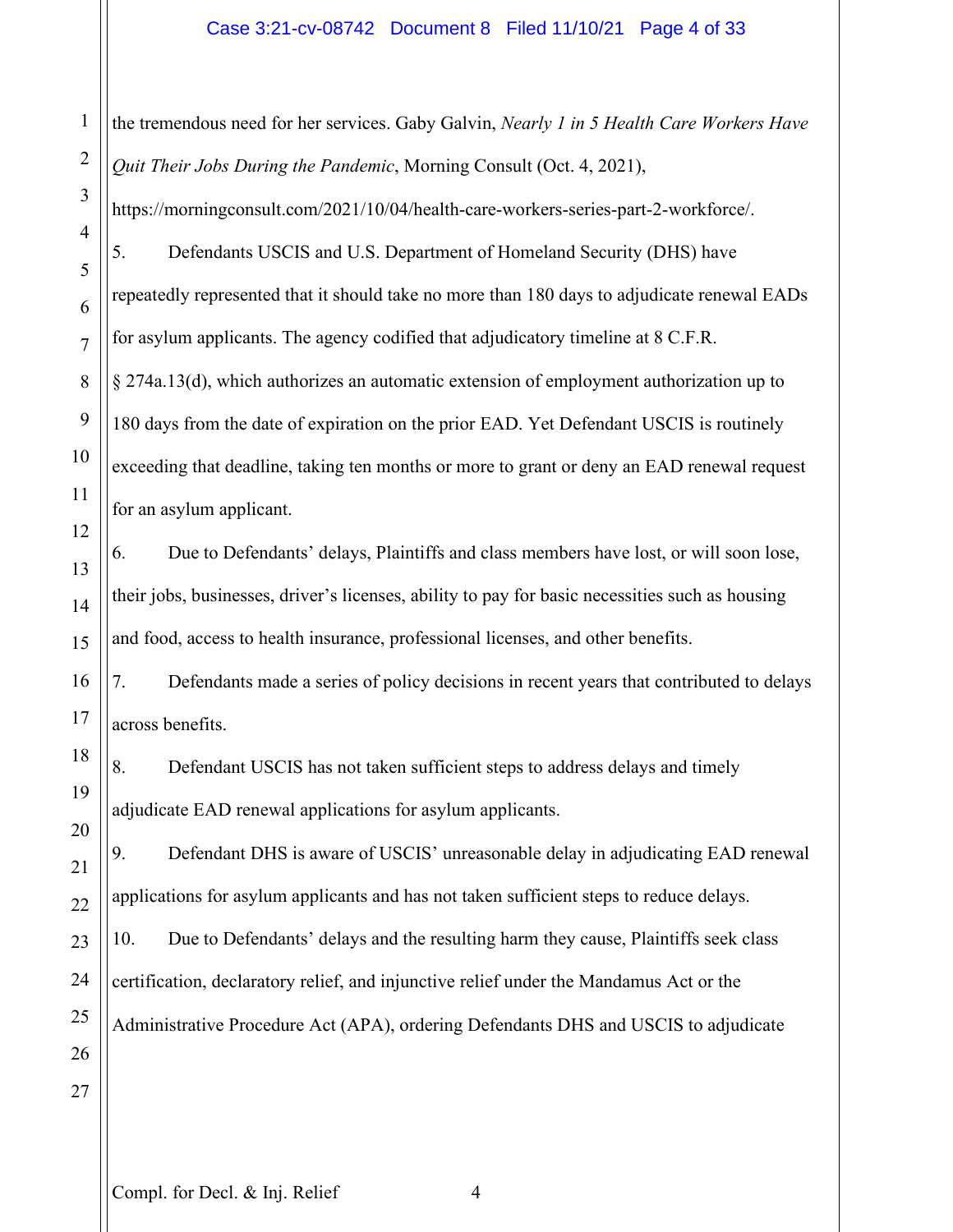1 EAD renewal applications for asylum applicants within the 180-day automatic extension of employment authorization. *See* 5 U.S.C. §§ 555(b), 706(1); 28 U.S.C. §1361.

## **JURISDICTION**

11. This Court has jurisdiction over the subject matter of this action pursuant to 28 U.S.C.

§ 1331 (federal question) and 28 U.S.C. § 1361 (mandamus).

12. This Court has the authority to grant relief under the Mandamus and Venue Act,

28 U.S.C. § 1361, the Administrative Procedure Act, 5 U.S.C. § 701 *et seq.*, and the

Declaratory Judgment Act, 28 U.S.C.§§ 2201-02. The United States has waived sovereign immunity under 5 U.S.C. § 702.

## **VENUE**

13. Venue in this jurisdiction is proper under 28 U.S.C. § 1391(e)(1)(C) because Plaintiffs Tony N., Karen M., and Jack S. reside in this District and no real property is involved in this action.

## **DIVISIONAL ASSIGNMENT**

14. This action is properly assigned to the San Francisco/Oakland Division of this Court as Plaintiffs Tony N., Karen M., and Jack S. reside in Contra Costa County, Alameda County, and San Francisco County, respectively, and a substantial part of the events which give rise to this claim occurred in those counties.

## **PARTIES**

15. Plaintiff Tony N. is a noncitizen asylum seeker who currently resides in Walnut Creek, California. His application to renew his EAD has been pending with USCIS for 322 days since USCIS received his application on December 23, 2020. He received a 180-day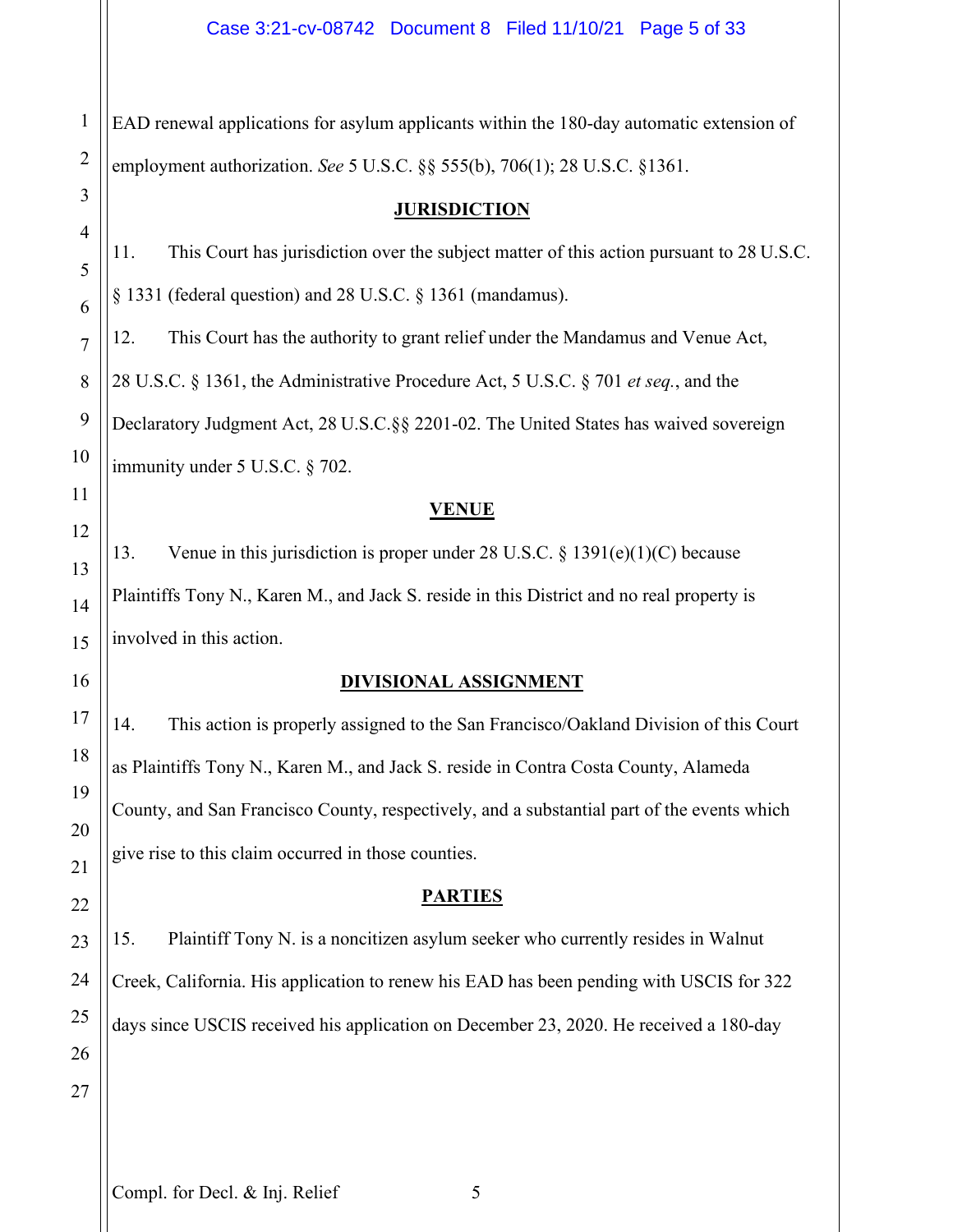automatic extension of his work authorization, which ended on October 11, 2021. Plaintiff Tony N. has not received a Request for Evidence on his application to renew his EAD. 16. Plaintiff Karen M. is a noncitizen asylum seeker who currently resides in Hayward, California. Her application to renew her EAD has been pending with USCIS for 222 days since USCIS received her application on April 2, 2021. She received a 180-day automatic extension of her work authorization, which ends on November 15, 2021. Plaintiff Karen M. has not received a Request for Evidence on her application to renew her EAD.

17. Plaintiff Jack S. is a noncitizen asylum seeker who currently resides in San Francisco, California. His application to renew his EAD has been pending with USCIS for 247 days since USCIS received his application on March 8, 2021. He received a 180-day automatic extension of his work authorization, which ended on October 18, 2021. Plaintiff Jack S. has not received a Request for Evidence on his application to renew his EAD.

18. Plaintiff Doctor Heghine Muradyan is a noncitizen asylum seeker who currently resides in Los Angeles, California. Her application to renew her EAD has been pending with USCIS for 218 days since USCIS received her application on April 6, 2021. She received a 180-day automatic extension of her work authorization, which ended on October 13, 2021. Plaintiff Muradyan has not received a Request for Evidence on her application to renew her EAD.

19. Plaintiff Dayana Vera de Aponte is a noncitizen asylum seeker who currently resides in Miami, Florida. Her application to renew her EAD has been pending with USCIS for 258 days since USCIS received her application on February 25, 2021. She received a 180-day automatic extension of her work authorization, which ended on November 9, 2021. Plaintiff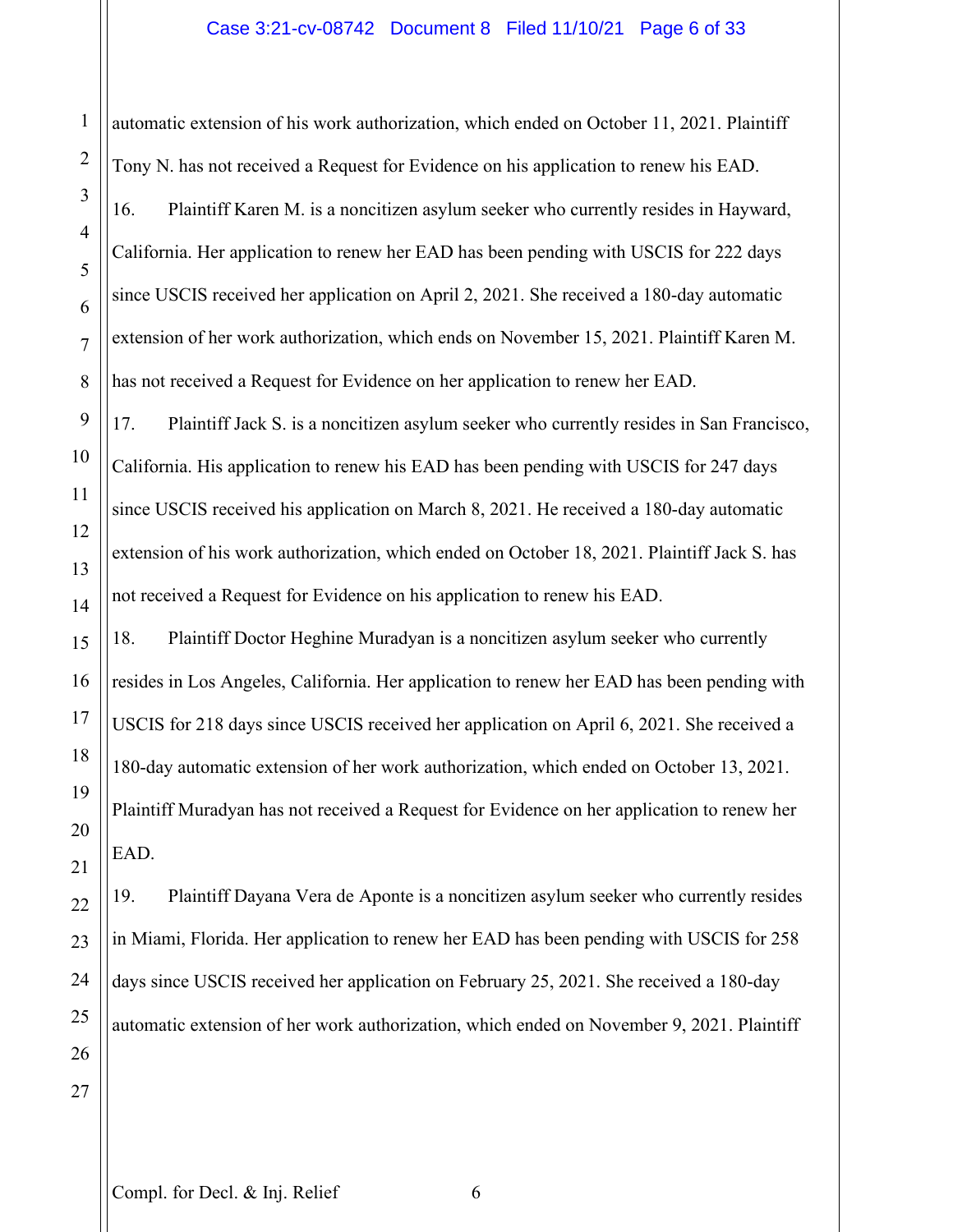1 2 Vera de Aponte has not received a Request for Evidence on her application to renew her EAD.

20. Defendant DHS is an executive agency of the United States. Since March 1, 2003, DHS has been the agency responsible for implementing the Immigration and Nationality Act (INA), including, but not limited to, provisions relating to the employment authorization of noncitizens.

21. Defendant Alejandro Mayorkas is the Secretary of DHS. As DHS Secretary, he has ultimate responsibility for the administration and enforcement of the INA. He is sued in his official capacity.

22. Defendant USCIS is a component of DHS,  $6$  U.S.C.  $§$  271, and an agency within the meaning of the APA, 5 U.S.C. § 551(1). USCIS is responsible for adjudicating immigration benefits including applications for the renewal of EADs. USCIS did not adjudicate Plaintiffs' applications to renew their EADs within the 180-day time period for automatic extension of their employment authorization. Plaintiffs' applications to renew their EADs remain pending with USCIS.

23. Defendant Ur M. Jaddou is the Director of USCIS. As Director, she is responsible for overseeing, and has ultimate responsibility for, the timely adjudication of immigration benefits and establishing and implementing governing policies. She is sued in her official capacity.

27

3

4

5

6

7

8

9

10

11

12

13

14

15

16

17

18

19

20

21

22

23

24

25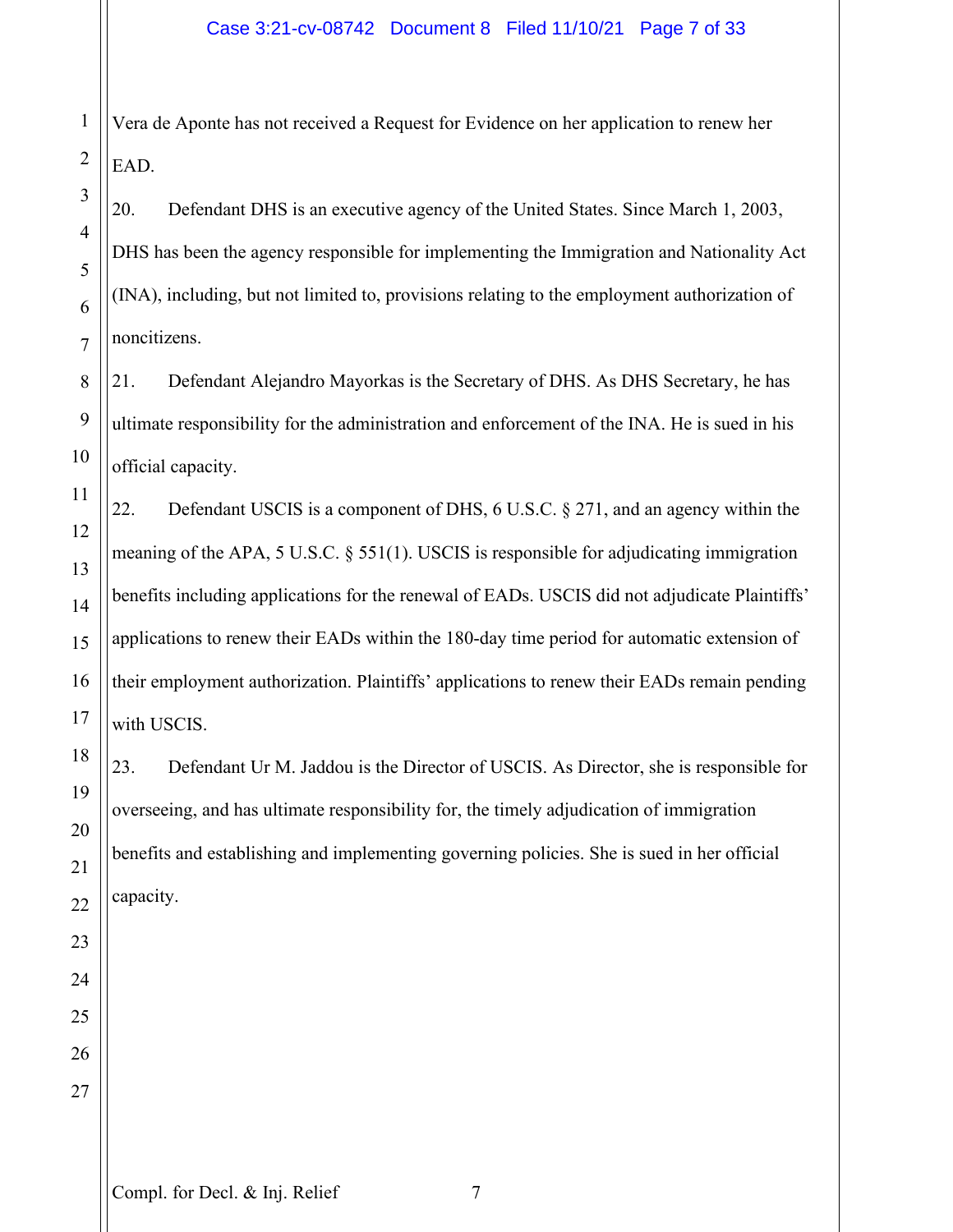## **FACTUAL AND LEGAL BACKGROUND**

## **A. The Legal Basis and Administrative Process for Renewing EADs for Asylum Applicants**

24. A person with an asylum application pending before DHS or the Executive Office for Immigration Review (EOIR) may obtain employment authorization, the proof of which is a valid EAD. 8 C.F.R. §§ 208.7, 274a.12(c)(8); *see* 8 U.S.C. § 1158(d)(2).

25. Defendant USCIS is required by regulation to accept, process, and adjudicate all EAD applications, including EAD applications by asylum applicants. *See* 8 C.F.R. §§ 208.7, 274a.12(c), 274a.13.

26. An EAD does not grant temporary or permanent immigration status. Instead, an EAD is proof of authorization to work for the validity period of the EAD.

27. An EAD for an asylum applicant is typically valid for two years.

28. An asylum applicant may apply to renew their EAD if their asylum application remains pending. 8 C.F.R. § 208.7(b).

29. A person may have an asylum application pending before USCIS or they may apply for asylum in EOIR immigration court.

30. Defendant USCIS instructs people not to file for a renewal EAD more than 180 days before the original EAD expires. USCIS, *Employment Authorization Document; Renew an EAD*, https://www.uscis.gov/green-card/green-card-processes-and-procedures/employmentauthorization-document (last updated April 5, 2018).

31. If USCIS grants an application to renew an EAD before the original EAD expires, the two-year period of the renewed EAD will begin to run from the approval date and will overlap with the two-year period of the initial EAD. In other words, the asylum seeker will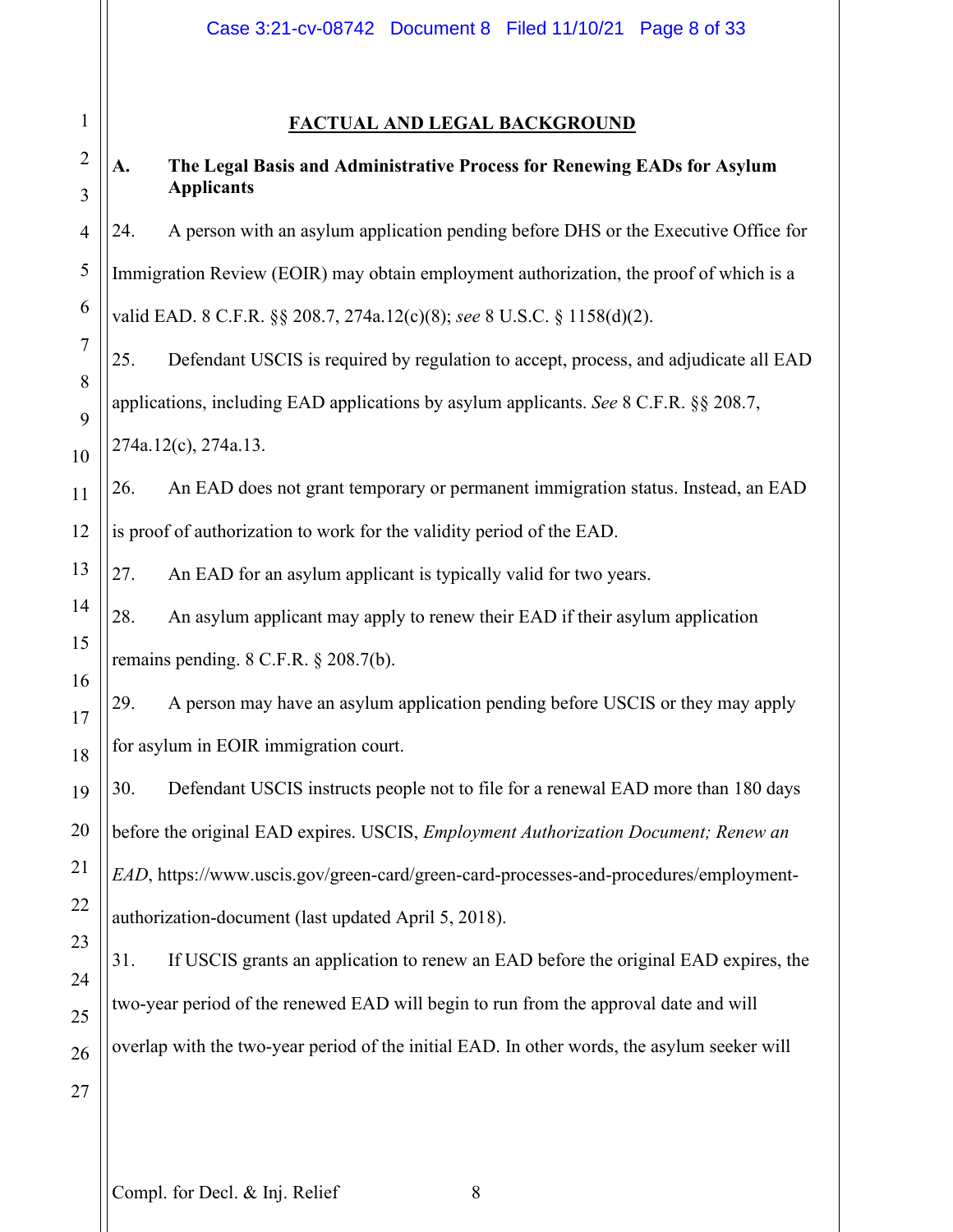## Case 3:21-cv-08742 Document 8 Filed 11/10/21 Page 9 of 33

be required to seek any subsequent renewal earlier than they would have had they filed their renewal application on or immediately before their original EAD expired.

32. A person seeking to renew an EAD based on a pending asylum application will receive an automatic 180-day extension of their current employment authorization if they file that application before their EAD expires. 8 C.F.R. § 274a.13(d).

33. Defendant USCIS advises employers that certain individuals may be granted an automatic 180-day extension of their employment authorization while USCIS adjudicates the renewal application. USCIS, *Automatic Extensions of Employment Authorization Documents (EADs) in Certain Circumstances*, https://www.uscis.gov/i-9-central/form-i-9-

resources/handbook-for-employers-m-274/40-completing-section-2-of-form-i-9/44 automatic-extensions-of-employment-authorization-documents-eads-in-certain-

circumstances (last updated July 19, 2021).

34. The process for applying to renew an EAD requires applicants to fill out a standard form. Defendant USCIS has created Form I-765, Application for Employment Authorization, a seven-page form that all EAD applicants must use, regardless of the basis of their eligibility. The form collects basic biographic, immigration, contact, interpreter, and preparer information.

35. Form I-765 includes eight questions for determining EAD eligibility for an asylum applicant.

36. An asylum seeker is ineligible for an EAD if (a) the person has a conviction for an aggravated felony defined at 8 U.S.C.  $\S$  1101(a)(43), (b) the person has a conviction for a particularly serious crime on or after August 25, 2020, (c) there are serious reasons to believe that on or after August 25, 2020 the person committed a serious non-political crime outside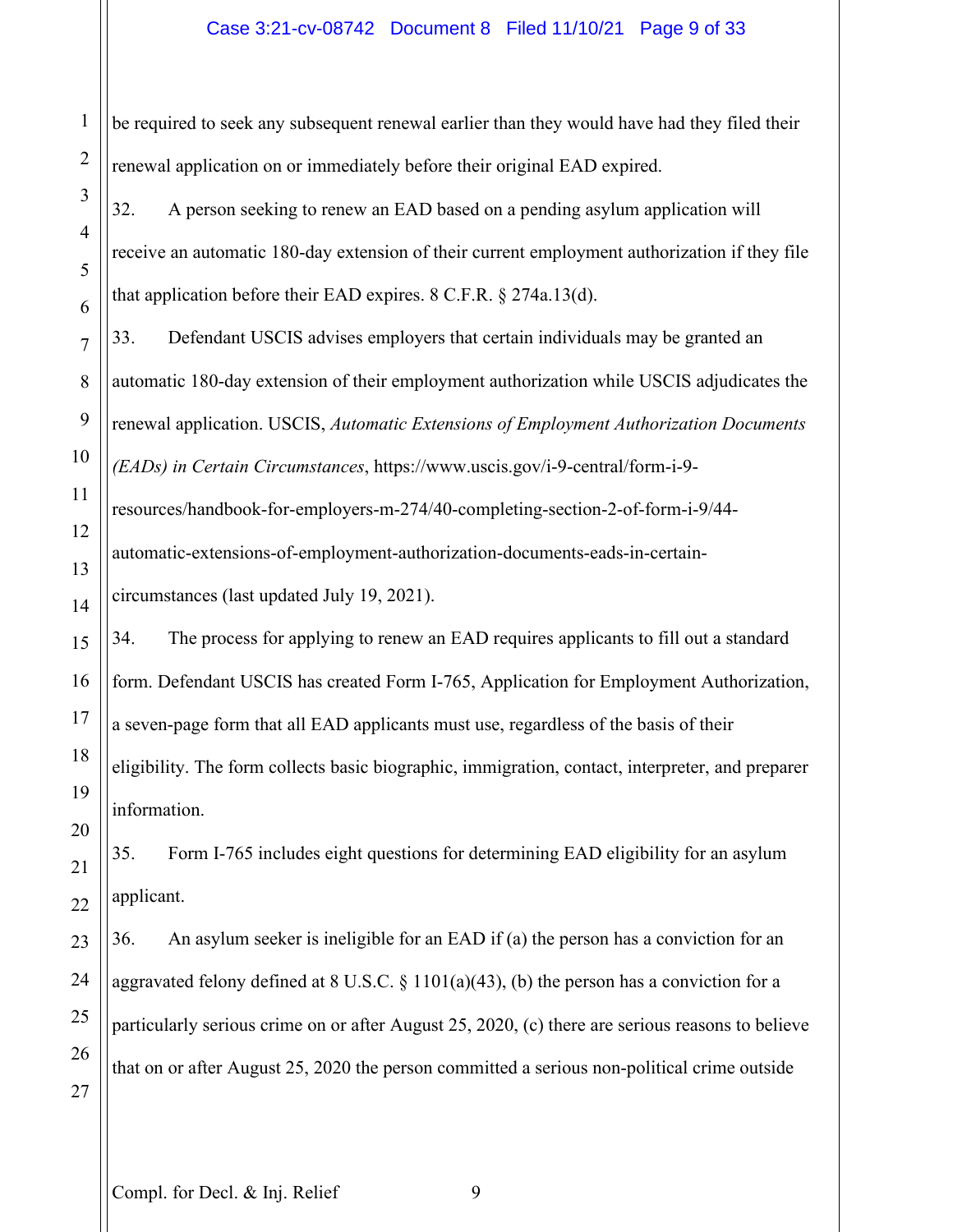the United States, (d) an asylum officer or an immigration judge denied the person's asylum application before the adjudication of the initial request for an EAD, (e) the person entered the United States without inspection after August 25, 2020 and did not promptly present themselves to DHS, or (f) the person caused a delay in the adjudication of their asylum application that has not been resolved when the EAD application is filed. 8 C.F.R.  $\S 208.7(a)(1)(iii)$ . In addition, the regulations bar people from employment authorization if they filed their application on or after August 25, 2020 and after the one-year filing deadline for asylum applications. *Id.* This final provision has been enjoined as to members of the Asylum Seekers Advocacy Project (ASAP) and CASA de Maryland (CASA). *CASA de Maryland, Inc. v. Wolf*, 486 F. Supp. 3d 928, 973-74 (D. Md. 2020). The regulations also incorporate new regulatory mandatory bars to asylum at 8 C.F.R. § 208.13(c)(6) as bars to employment authorization. 8 C.F.R.  $\S 208.7(a)(1)(iii)(D)$ . However, the mandatory bars are subject to a nationwide injunction. *Pangea Legal Servs. v. DHS*, 501 F. Supp. 3d 792 (N.D. Cal. 2020).

37. Defendant USCIS may deny an EAD to an asylum applicant in the exercise of discretion,  $8 \text{ C.F.R. } \frac{274a.13(a)(1)}{2}$ , unless the applicant is an ASAP or CASA member, *CASA de Maryland*, 486 F. Supp. 3d at 973-74.

38. Defendant USCIS requires two types of additional evidence for EAD applications by asylum applicants. USCIS, *Instructions for Application for Employment Authorization* 4-5 (Aug. 25, 2020), https://www.uscis.gov/sites/default/files/document/forms/i-765instr.pdf. First, the Form I-765 instructions require evidence that the person filed an asylum application and that it remains pending before DHS or EOIR. *Id.* Second, the instructions require people to submit any criminal records. *Id.*

1

2

3

4

5

6

7

8

9

10

11

12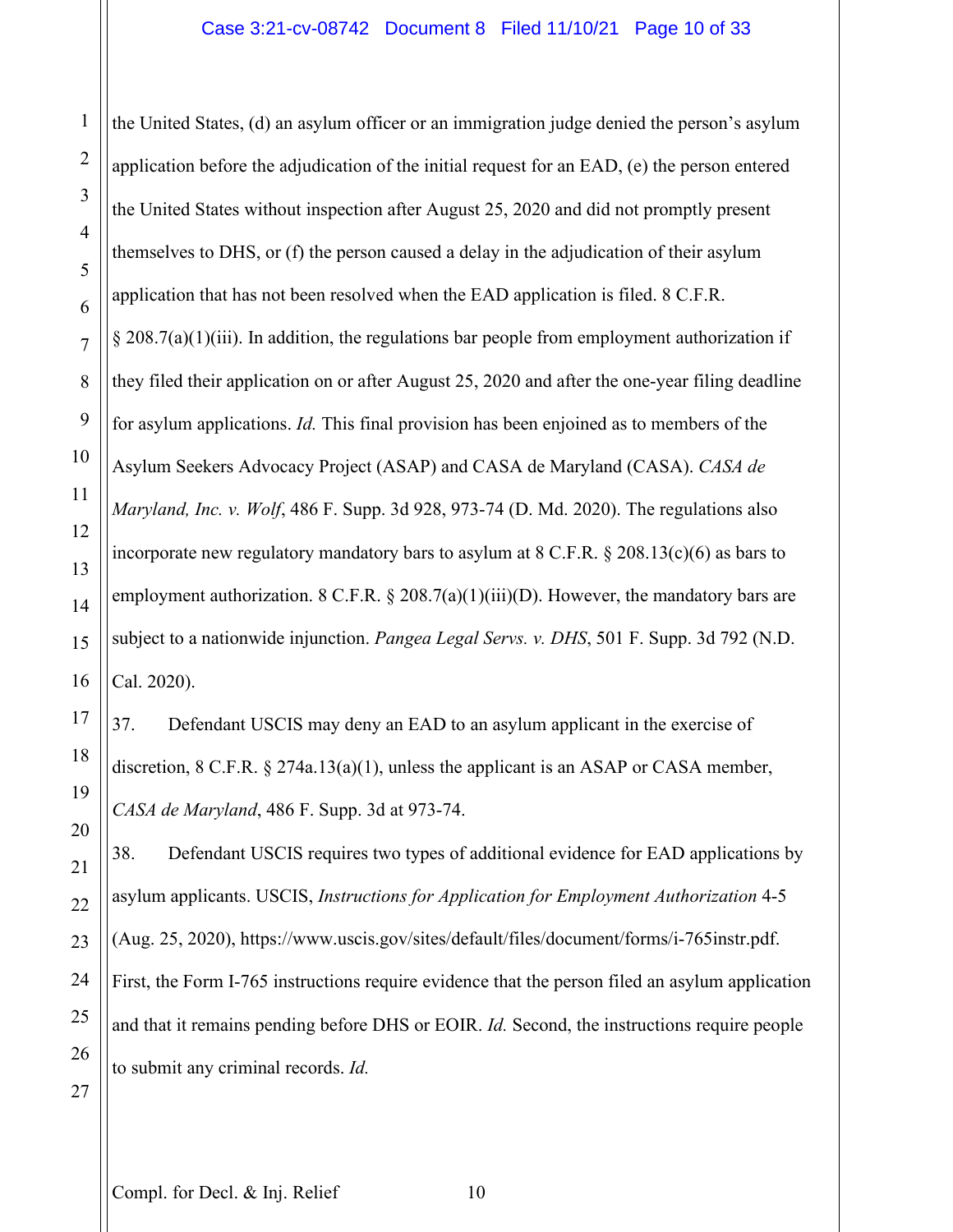## Case 3:21-cv-08742 Document 8 Filed 11/10/21 Page 11 of 33

1 39. In addition, ASAP and CASA members who seek to benefit from the injunction in *CASA de Maryland* must submit a copy of their membership card or a letter from either organization certifying membership. USCIS, *Update: Preliminary Injunction Impact CASA and ASAP Members*, https://www.uscis.gov/i-765 (last updated Sept. 29, 2021).

40. People applying for renewal of their EAD based on a pending asylum application must submit the Form I-765, the \$410 filing fee or a request for a waiver of the filing fee, and any required evidence to the Dallas Lockbox. People who are not ASAP or CASA members must also submit a \$85 biometrics fee or request a waiver of that fee. The Lockbox accepts or rejects the application, deposits any payments, sends a Notice of Action, and forwards the application to a USCIS Service Center for further processing.

41. USCIS issues a Notice of Action, Form I-797C, to acknowledge receipt of asylum applicants' EAD renewal applications, commonly referred to as a "receipt notice."

42. The receipt notice provides proof that the applicant is entitled to a 180-day automatic extension of their work authorization. The receipt notice also includes a receipt number that can be used to check on the status of a pending application through the USCIS website. Finally, the receipt notice identifies the assigned Service Center.

43. The Texas Service Center adjudicates initial EADs for asylum applicants. Upon information and belief, Defendant USCIS currently sends EAD renewal applications for asylum applicants only to the Potomac Service Center, the Nebraska Service Center, and the Texas Service Center. Upon information and belief, the Dallas Lockbox assigns applications to a particular Service Center based on the residence of the applicant.

44. If the adjudicator at the assigned Service Center requires additional evidence, Defendant USCIS will issue a Request for Evidence (RFE). Issuing an RFE impacts how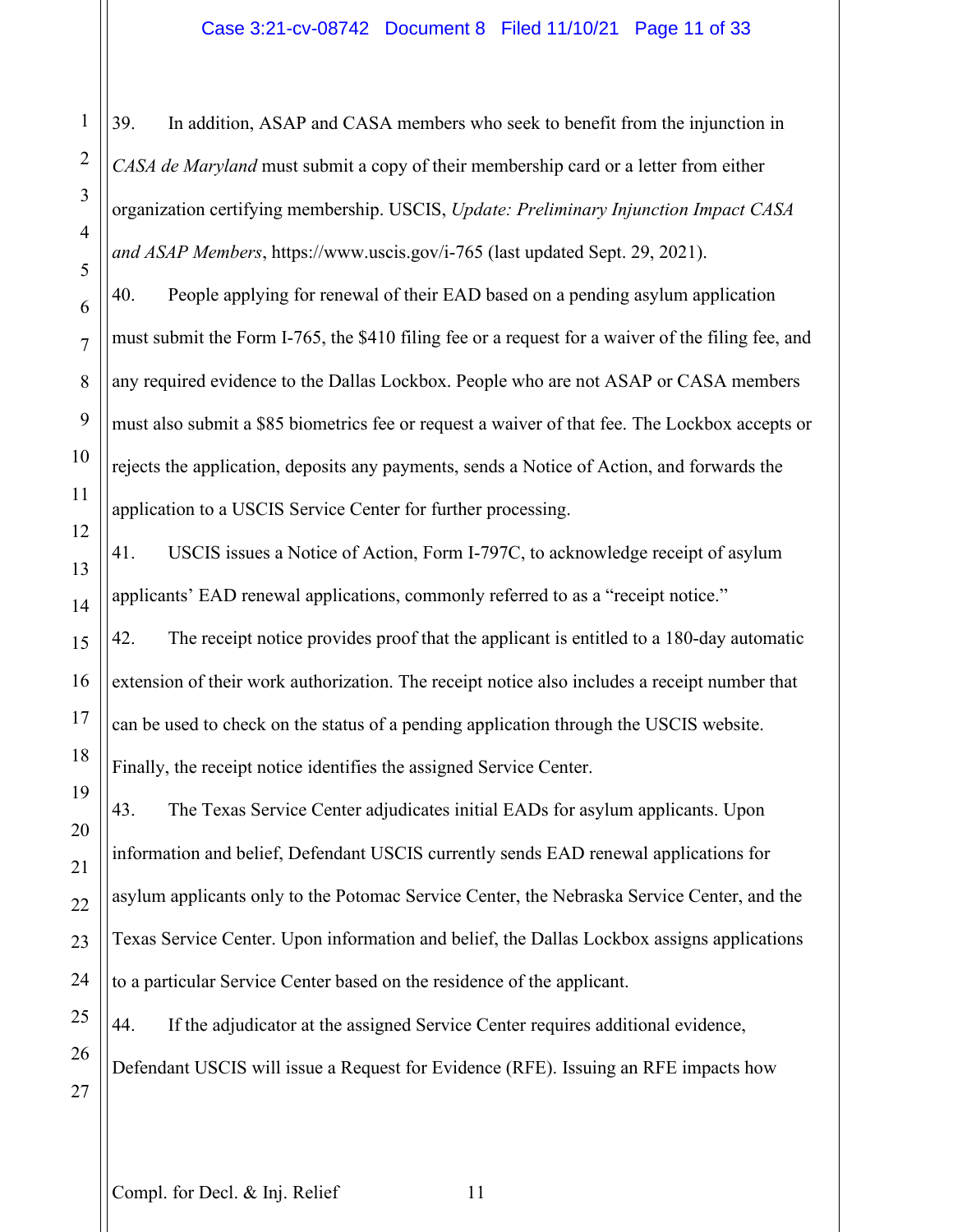USCIS calculates how long an application has been pending. 8 C.F.R. § 103.2(b)(10)(i). If USCIS sends an RFE for required initial evidence, the processing time restarts when USCIS receives the required initial evidence. *Id.* If USCIS sends an RFE for supplemental evidence, the processing time is paused as of the date of the request and does not resume accruing until USCIS receives the requested evidence or a request for a decision based on the initial evidence. *Id.* In order words, in complicated cases where additional evidence is needed, the processing time either restarts or pauses, depending on whether USCIS asks for initial or supplemental evidence.

45. Upon information and belief, the vast majority of EAD renewal applications by asylum applicants are resolved based on the initial filing with no need for an RFE. For instance, in a recent survey of its members with pending renewal applications, ASAP found that only 11 percent of its members applying for renewal applications reported receiving an RFE.

## **B. Defendants Create A 180-Day Rule of Reason**

46. For almost three decades, legacy Immigration and Naturalization Service (INS) and subsequently Defendant USCIS were required by regulation to adjudicate most EAD applications, including EAD renewal applications by asylum applicants, within a set timeline—initially 60 days and later 90 days. *See* Control of Employment of Aliens, 52 Fed. Reg. 16216, 16228 (May 1, 1987) (to be codified at 8 C.F.R. pts. 109, 274a); Powers and Duties of Service Officers; Availability of Service Records, Control of Employment of Aliens, 56 Fed. Reg. 41767, 41782 (Aug. 23, 1991) (to be codified at 8 C.F.R. pts. 103, 274a). These regulations required *initial* EADs by asylum applicants to be adjudicated in just 30 days, because asylum applicants were required by regulation (and later by statute) to wait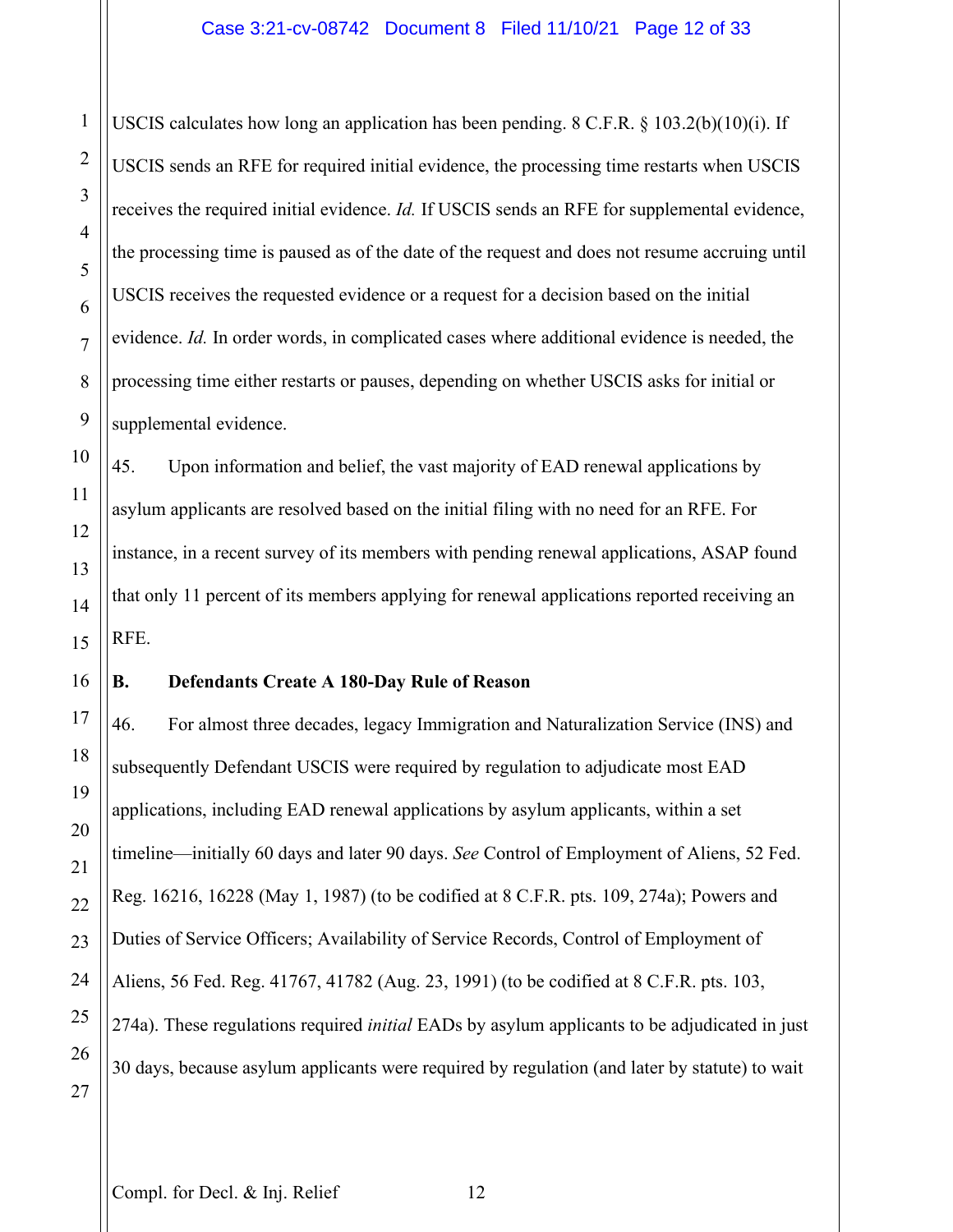## Case 3:21-cv-08742 Document 8 Filed 11/10/21 Page 13 of 33

150 days from the filing of their asylum applications to file for an EAD. *See* Rules and Procedures for Adjudication of Applications for Asylum or Withholding of Deportation and for Employment Authorization, 59 Fed. Reg. 14779, 14780 (Mar. 30, 1994) (stating that 150 days was the period "beyond which it would not be appropriate to deny work authorization to a person whose claim has not been adjudicated"); *see* 8 U.S.C. § 1158(d)(2) (providing that an asylum applicant may not receive employment authorization until 180 days after the asylum application is filed).

47. In addition, Defendants told asylum applicants that "[i]n order for employment authorization to be renewed before its expiration, the application for renewal must be received by the [INS, subsequently USCIS] 90 days prior to expiration of the employment authorization." 8 C.F.R. § 208.7(d) (1997).

48. On November 18, 2016, Defendant DHS, through its component Defendant USCIS, issued a final rule that eliminated the requirement that USCIS either adjudicate applications by asylum applicants to renew their EADs and other applications for employment authorization included in 8 C.F.R. § 274a.13(d) within 90 days of filing or issue interim work authorization. Retention of EB-1, EB-2, and EB-3 Immigrant Workers and Program Improvements Affecting High-Skilled Nonimmigrant Workers, 81 Fed. Reg. 82398, 82455 (Nov. 18, 2016). In eliminating 90 days as a processing requirement, the agency professed its commitment to a 90-day adjudication timeframe as a "processing goal." 81 Fed. Reg. at 82456. This final rule took effect on January 17, 2017. *Id*. at 82398.

49. At the same time that DHS eliminated the 90-day processing requirement, DHS also established a benchmark by when adjudications delayed beyond 90 days should be completed. "[T]o help prevent gaps in employment authorization," the agency provided for

1

2

3

4

5

6

7

8

9

10

11

12

13

14

15

16

17

18

19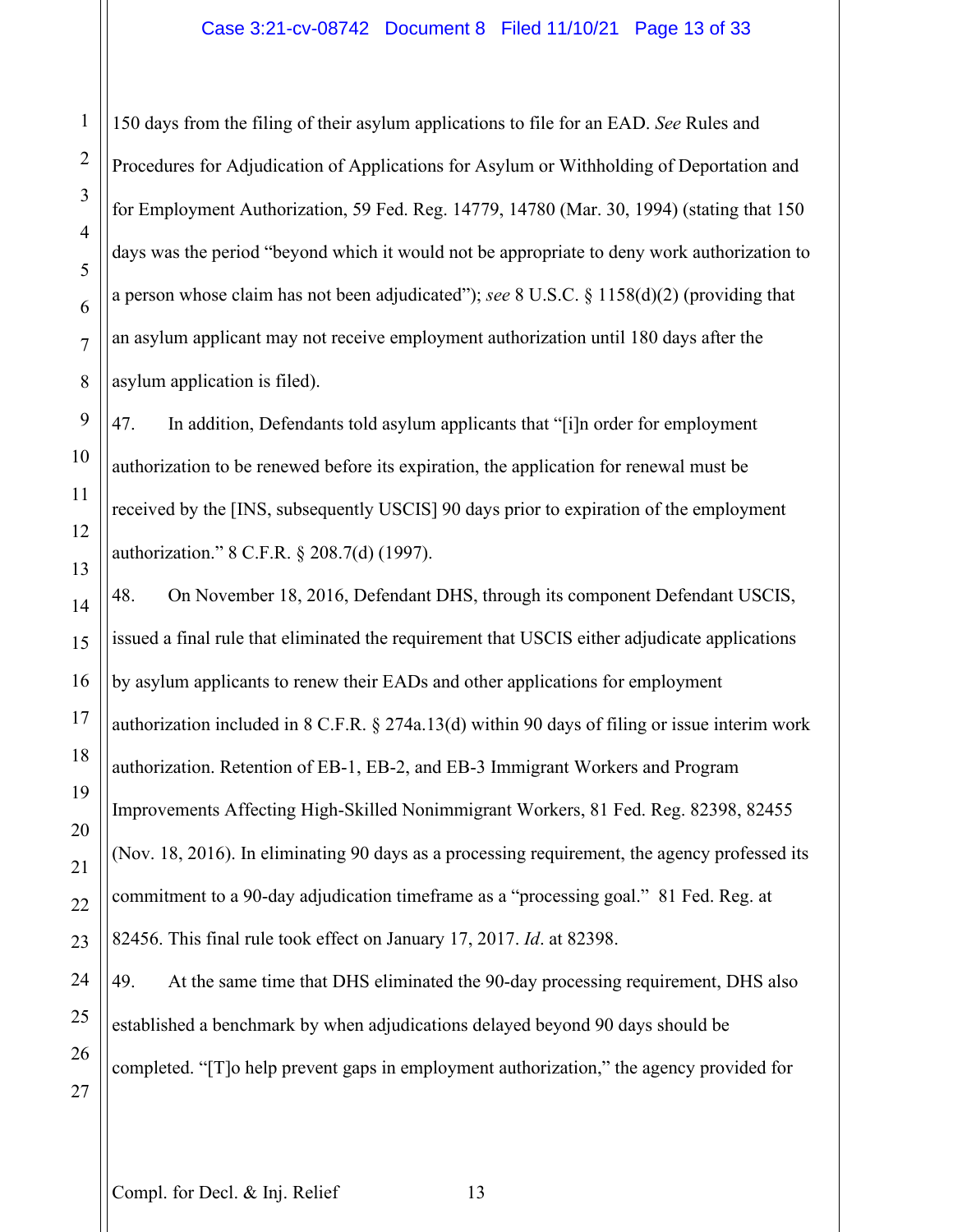1 2 3 "the automatic extension of expiring EADs . . . for up to 180 days" for noncitizens who timely apply to renew their EADs in the same employment authorization category as previously granted. 81 Fed. Reg. at 82455.

50. The agency identified specific renewal categories, including EAD renewals by asylum applicants, that would receive the 180-day automatic extension. 81 Fed. Reg. at 82455 & n. 98. The automatic extension provides an additional 180 days of work authorization unless USCIS adjudicates the renewal application before then.

51. The agency envisioned the 180-day automatic extension as sufficient to protect against employment interruptions and job loss:

> DHS anticipates that the automatic EAD extension will ensure continued employment authorization for many renewal applicants and prevent any work disruptions for both the applicants and their employers.

81 Fed. Reg. at 82456.

4

5

6

7

8

9

10

11

12

13

14

15

16

17

18

19

20

21

22

23

24

25

26

27

52. In June 2020, Defendant DHS issued a final rule eliminating the requirement that asylum applicants submit their EAD renewal applications 90 days before the EAD expires in order to avoid a gap in authorization and eliminated the 30-day processing rule for initial EAD applications. Removal of 30-Day Processing Provision for Asylum Applicant-Related Form I-765 Employment Authorization Applications, 85 Fed. Reg. 37502, 37502, 37510 (June 22, 2020). (The portion of the final rule eliminating the 30-day processing requirement, which took effect on August 21, has been enjoined as to ASAP and CASA members. *CASA de Maryland*, 486 F. Supp. 3d at 973-74.) Defendant DHS justified eliminating the 90-day advance filing rule for renewals because it was "unnecessary" in light of the 180-day automatic extension at  $8 \text{ C.F.R.}$   $\S 274a.13(d)(1)$ :

Because [the 180-day automatic extension at 8 C.F.R. § 274a.13(d)(1)] effectively prevents gaps in work authorization for asylum applicants with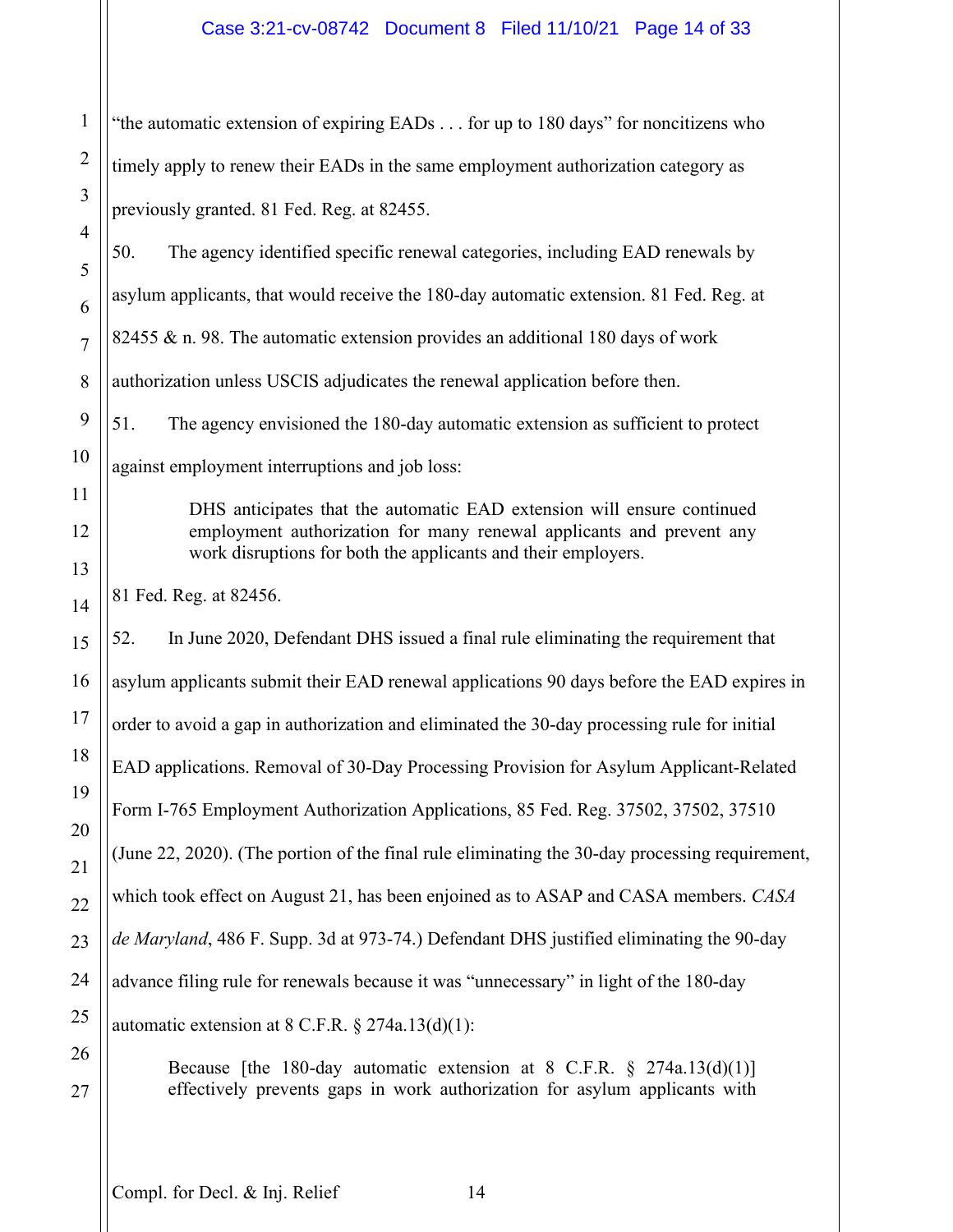expiring employment authorization and EADs, DHS finds it unnecessary to continue to require that pending asylum applicants file for renewal of their employment authorization 90 days before the EAD's scheduled expiration in order to prevent gaps in employment authorization.

85 Fed. Reg. at 37509.

53. The 180-day benchmark for agency adjudication of applications to renew EADs is consistent with "the sense of Congress that the processing of an immigration benefit application should be completed not later than 180 days after the initial filing of the application." 8 U.S.C. § 1571(b).

54. Asylum seekers, their attorneys, and advocates relied on Defendants' representations in their rulemaking that Defendant USCIS would continue to adjudicate EAD renewal applications for asylum seekers within the 180-day automatic extension period. Oasis Legal Service, which represents Plaintiff Jack S. in his asylum case and work permit application, relied upon both USCIS' auto-extension regulation and the representation that EADs would be adjudicated within this 180-day period and communicated to their clients that as long as they filed their EAD renewal before their current EAD expired, they would not be in danger of losing their work authorization due to expiration of the 180-day period. ASAP also relied on USCIS' representation that asylum seekers who received the automatic extension period would not experience gaps in work authorization coverage, and, until recently had declined to recommend to its members that they needed to file renewal applications well in advance of their prior work permit's expiration.

## **C. Defendants Abandon the 180-Day Rule of Reason**

55. Until recently, Defendant USCIS consistently adjudicated EAD renewal applications by asylum applicants in less than 180 days.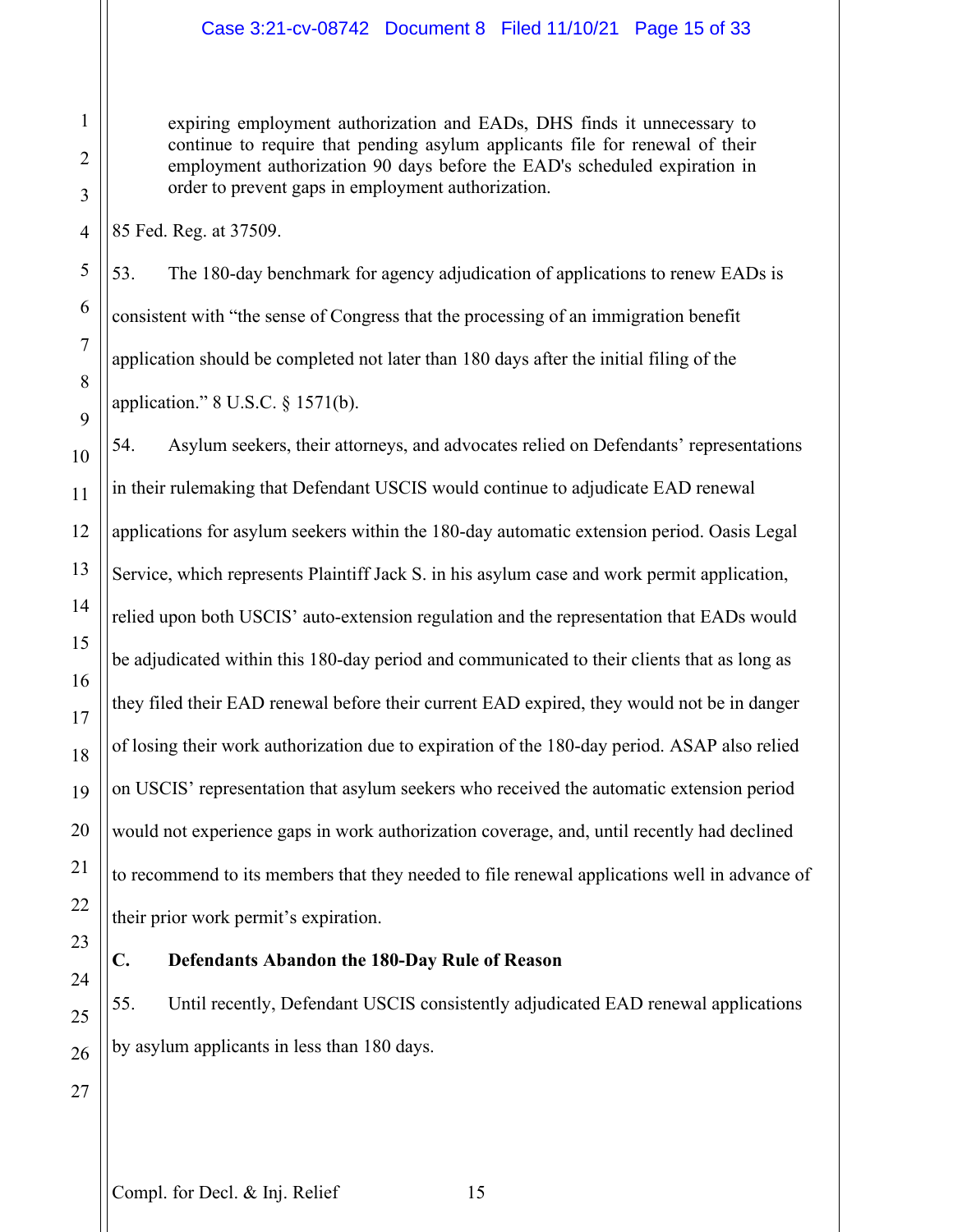## Case 3:21-cv-08742 Document 8 Filed 11/10/21 Page 16 of 33

56. According to USCIS' publicly available data, the median processing time for all Form I-765 applications from Fiscal Year (FY) 2017 through September of FY 2021 ranged between 2.6 and 3.9 months. USCIS, *Historical National Median Processing Times (in Months) for All USCIS Offices for Select Forms By Fiscal Year* (Sept. 2021),

https://egov.uscis.gov/processing-times/historic-pt (last visited Nov. 9, 2021).

57. Upon information and belief, beginning with applications filed in December 2020, Defendant USCIS began to take more than 180 days to adjudicate EAD renewals for many asylum applicants.

58. Processing times have continued to increase. According to Defendant USCIS, the estimated time range for adjudicating EAD renewals for asylum applicants at the Potomac Service Center is 9.5 to 10 months. USCIS, *Check Case Processing Times*,

https://egov.uscis.gov/processing-times/ (selecting "Form: I-765 Application for Employment Authorization" and "Field Office or Service Center: Potomac Service Center" and scrolling down to "Form type: Based on a pending asylum application  $[(c)(8)]$ ") (last visited Nov. 9, 2021).

59. According to Defendant USCIS, the estimated time range for adjudicating EAD renewals for asylum applicants at the Nebraska Service Center is 5.5 to 7.5 months. USCIS, *Check Case Processing Times*, https://egov.uscis.gov/processing-times/ (selecting "Form: I-765 Application for Employment Authorization" and "Field Office or Service Center: Nebraska Service Center" and scrolling down to "Form type: Based on a pending asylum application  $[(c)(8)]$ ") (last visited Nov. 9, 2021).

60. According to Defendant USCIS, the estimated time range for adjudicating both initial and renewal EAD applications for asylum applicants at the Texas Service Center is 3 weeks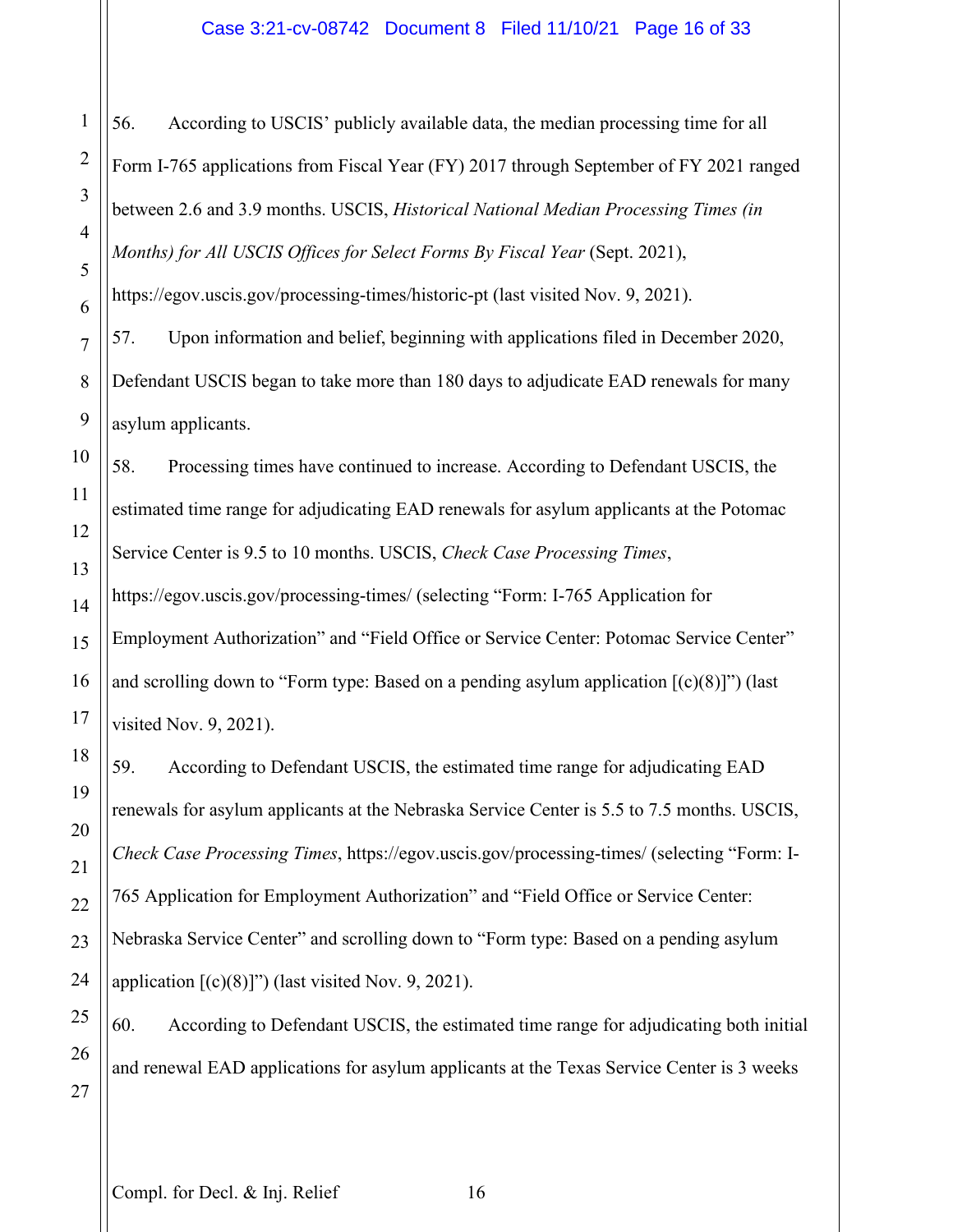to 8 months. USCIS, *Check Case Processing Times*, https://egov.uscis.gov/processing-times/ (selecting "Form: I-765 Application for Employment Authorization" and "Field Office or Service Center: Texas Service Center" and scrolling down to "Form type: Based on a pending asylum application [(c)(8)]") (last visited Nov. 9, 2021). Because many *initial* EAD applications for asylum applicants must be adjudicated within 30 days, the estimated time range for adjudication at the Texas Service Center does not accurately reflect the actual, longer time range for *renewal* EAD applications.

61. If an application is delayed "outside normal processing time" an applicant may ask USCIS to investigate through a case inquiry. USCIS, *Case Inquiry*, https://egov.uscis.gov/erequest/Intro.do.

62. Defendant USCIS will not accept an "outside normal processing time" case inquiry for an EAD renewal application by an asylum applicant currently pending at the Potomac Service Center that was filed after January 12, 2021. *See* USCIS, *Outside Normal Processing Time*, https://egov.uscis.gov/e-

request/displayONPTForm.do;jsessionid=4D4757218B03C758E302ABF286D9581D?sroPa geType=onpt&entryPoint=init (permitting a case inquiry "*if* your case has been pending longer than the processing time posted" (emphasis added)) (last visited Nov. 10, 2021). In other words, according to Defendant USCIS, an application that has been pending at the Potomac Service Center for approximately ten months – or 302 days – is within "normal processing time."

63. Defendant USCIS will not accept an "outside normal processing time" case inquiry for an EAD renewal application by an asylum applicant currently pending at the Nebraska Service Center that was filed after March 29, 2021. *Id.* In other words, according to

1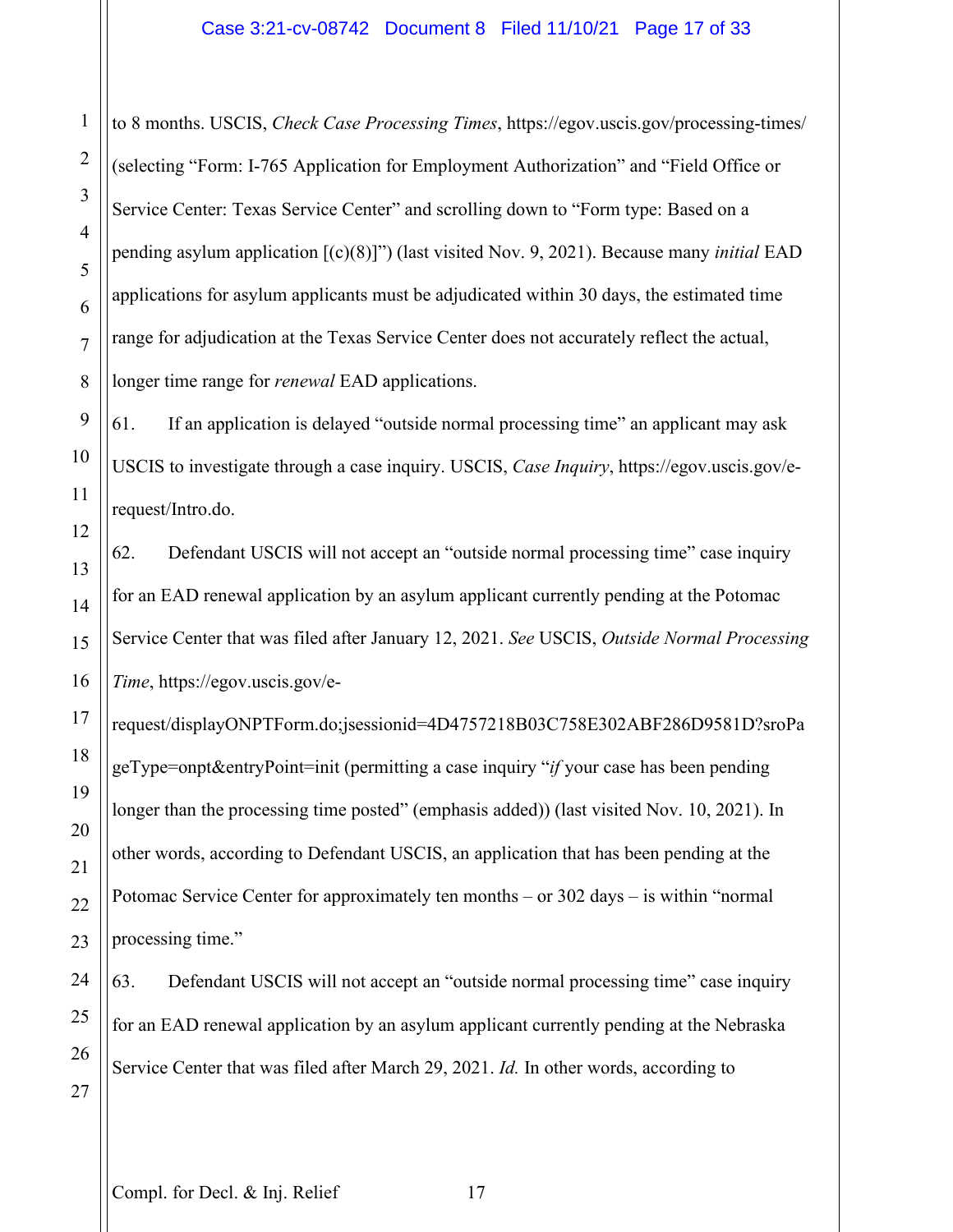## Case 3:21-cv-08742 Document 8 Filed 11/10/21 Page 18 of 33

1 Defendant USCIS, an application that has been pending at the Nebraska Service Center for over seven months – or 226 days – is within "normal processing time."

64. Defendant USCIS will not accept an "outside normal processing time" case inquiry for an EAD renewal application by an asylum applicant currently pending at the Texas Service Center that was filed after March 24, 2021. *Id.* In other words, according to Defendant USCIS, an application that has been pending at the Nebraska Service Center for over seven months – or 231 days – is within "normal processing time."

65. Upon information and belief, based on the number of applications that were filed in November and December 2020 that remain pending with Defendant USCIS, the current processing time for EAD renewals by asylum applicants is longer than the estimated time range posted by Defendant USCIS.

66. Upon information and belief, Defendant USCIS is not adjudicating EAD renewal applications by asylum applicants based on first in-first out processing. Applications sent to the Nebraska Service Center are adjudicated, on average, more quickly than earlier-filed applications sent to the Potomac Service Center. Applications sent to the Potomac Service Center are sometimes adjudicated faster than earlier-filed applications at the same service center.

67. For example, one attorney with Centro Legal de la Raza filed four EAD renewal applications for asylum applicants on October 5, 2020. The Potomac Service Center approved those on May 24, 2021, June 7, 2021, June 11, 2021, and August 31, 2021. Defendant USCIS did not submit RFEs for any of these applications and the attorney could not identify any reason why some applications took two to three months longer to adjudicate than others.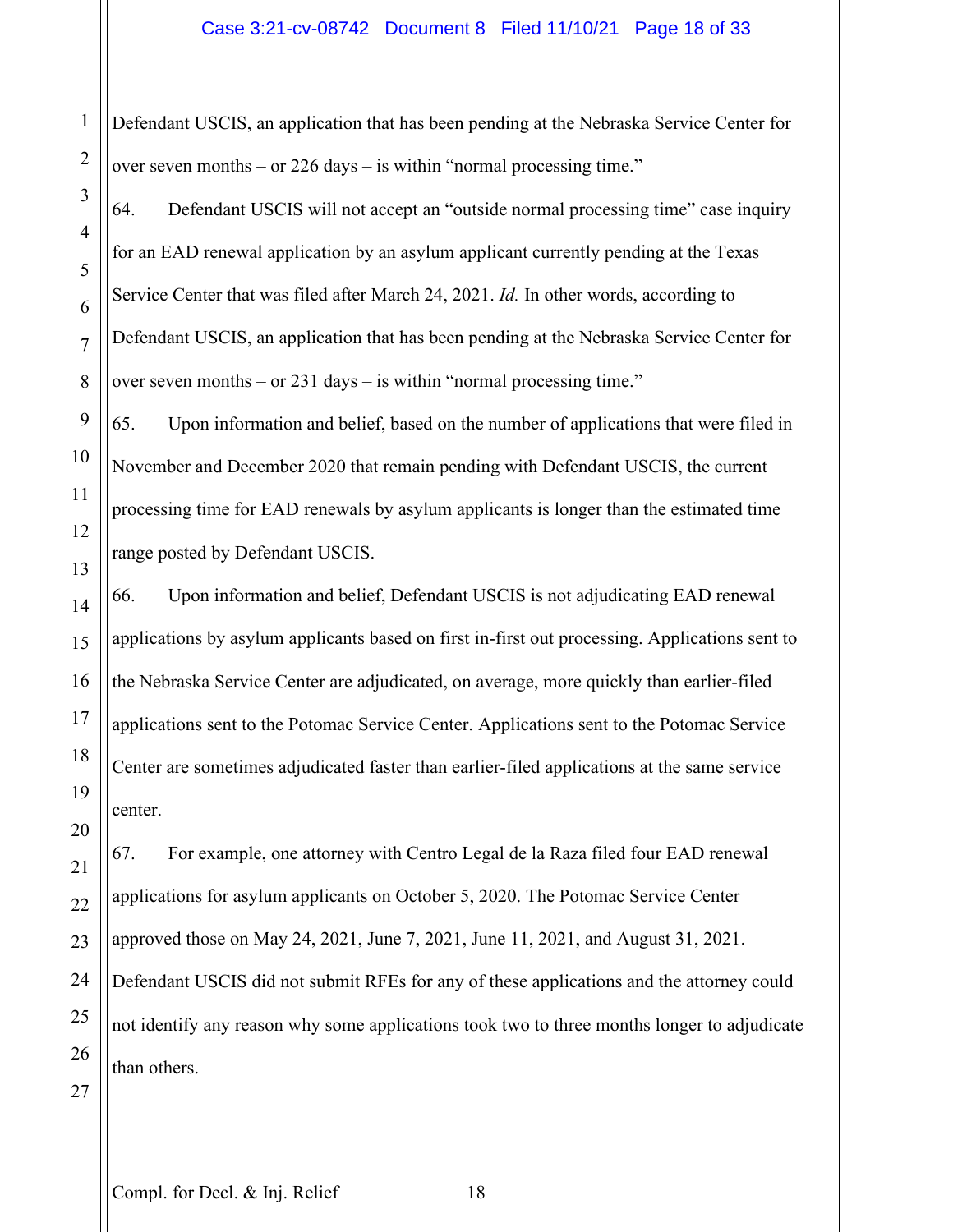68. On November 2, 2021, members of Congress wrote to USCIS Director Jaddou and reported that their "offices have numerous cases of individuals who have applied for their renewals in a timely manner but have already lost or will lose their jobs because their renewal has not been processed by USCIS." Letter from Rep. Val Demings et al. to Director Jaddou (Nov. 2, 2021),

https://demings.house.gov/sites/demings.house.gov/files/Letter%20to%20USCIS%20Directo r%20re%20EAD%20Applications%20-%20Final.pdf. The representatives requested that USCIS increase the automatic extension period from 180 to 360 days. *Id.*

**D. Defendants' Policy Decisions Contribute to Delay Across Benefits** 69. Defendants' pattern and practice of delayed adjudication of renewal EADs for asylum applicants is part of a series of policy changes over the past four years that have unnecessarily burdened Defendant USCIS' adjudication processes, leading to unlawful delays.

70. For example, on October 1, 2017, Defendant USCIS departed from longstanding practice and began requiring interviews of all applicants for employment-based lawful permanent resident status even if eligibility was clear. *See* Am. Immigr. Laws. Ass'n, *Deconstructing the Invisible Wall: How Policy Changes by the Trump Administration Are Slowing and Restricting Legal Immigration* 17 (March 2018),

https://www.immigrationresearch.org/report/other/deconstructing-invisible-wall-how-policychanges-trump-administration-are-slowing-and-r ("*Deconstructing the Invisible Wall*"). USCIS field office staff subsequently "stated that new interview requirements increased field offices' workload and contributed to longer processing times." U.S. Gov't Accountability Off. (GAO), GAO-21-529, *U.S. Citizenship and Immigration Services: Actions Needed to* 

1

2

3

4

5

6

7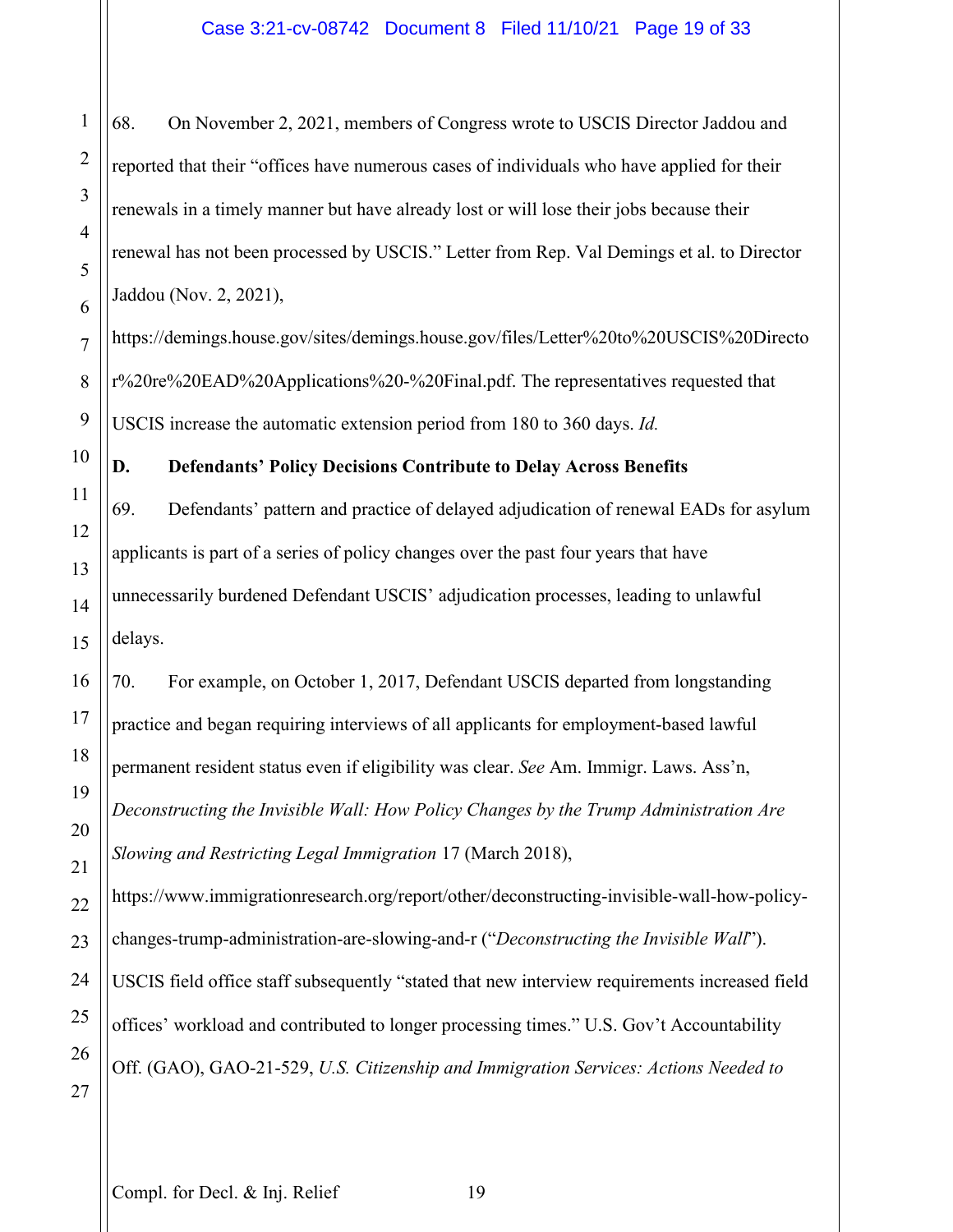1 *Address Pending Caseload* 19 (Aug. 2021) ("GAO Report"),

4 8 9 10 12 13 14 15 https://www.gao.gov/assets/gao-21-529.pdf. This policy continued until May 2018. USCIS, PA-2018-04, *Policy Alert: Adjustment of Status Interview Guidelines and Waiver Criteria* (May 15, 2018) (adopted at USCIS Policy Manual, Vol. 7: Adjustment of Status, Part A, Adjustment of Status Policies and Procedures, Ch. 5, Interview Guidelines), https://www.uscis.gov/sites/default/files/document/policy-manual-updates/20180515- AdjustmentInterview.pdf (last visited Nov. 9, 2021). 71. Defendant USCIS also substantially increased RFEs issued with respect to nonimmigrant petitions for H-1B specialty occupation workers in 2017. From January through August 2017, USCIS issued 85,000 RFEs on H-1B petitions, a forty-five percent increase over the same eight months in 2016. *Deconstructing the Invisible Wall* at 10. Issuing RFEs and reviewing responses increases the time an adjudicator must spend on an H-1B petition.

72. At the same time, Defendant USCIS rescinded a policy memorandum from 2004 that authorized adjudicators to give deference to a prior nonimmigrant visa petition approval when adjudicating an extension petition filed by the same employer for the same worker in the same job. *Deconstructing the Invisible Wall* at 17. No deference to prior approval meant more time to adjudicate, with a greater use of RFEs and more documentation being submitted to reestablish eligibility for the same job with the same petitioner. *Id*. USCIS reinstated the deference policy in April 2021. *See* USCIS, *Policy Alert, Deference to Prior Determinations of Eligibility in Requests for Extensions of Petition Validity* (Apr. 27, 2021), https://www.uscis.gov/sites/default/files/document/policy-manual-updates/20210427-

26 Deference.pdf.

27

2

3

5

6

7

11

16

17

18

19

20

21

22

23

24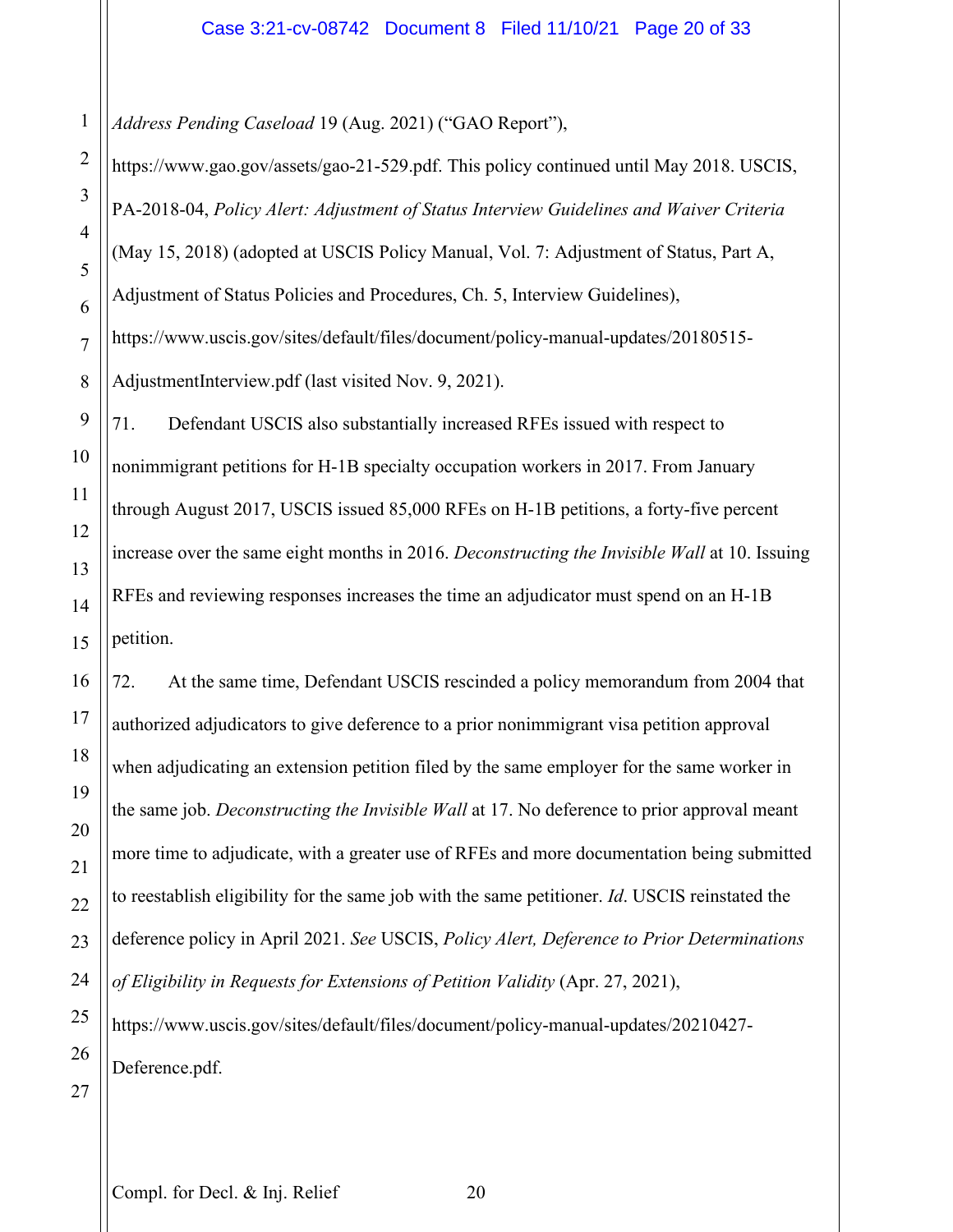73. In late 2019, without notice to the public, Defendant USCIS implemented a new "no blank space rejection policy" that led the agency to reject thousands of humanitarian applications for relief, including asylum applications. Under this policy, Defendant USCIS rejected applications if any field was left blank on multi-page forms, irrespective of the materiality or applicability of the unanswered question. Defendant USCIS therefore required applicants to re-submit nearly identical applications and supporting documentation inserting terms like "N/A" throughout—increasing the volume of applications that had to be reviewed and processed by its service centers. In response to litigation, Defendant USCIS ceased the practice pursuant to a settlement agreement approved on July 20, 2021. USCIS, *Notice of Settlement Agreement in Vangala v. USCIS* (Aug. 19, 2021), https://www.uscis.gov/lawsand-policy/other-resources/class-action-settlement-notices-and-agreements/notice-ofsettlement-agreement-in-vangala-v-us-citizenship-and-immigration-services-no-420-cv-08143. Under the settlement agreement, applicants may now *resubmit* their applications through July 2022, *see id.*, creating more work for the agency—work which could have been completely avoidable.

74. USCIS also created unnecessary delays in adjudicating applications to extend or change nonimmigrant status, Form I-539, by implementing a biometrics requirement in March 2019. Many I-539 applicants are the spouses or children of employment-based nonimmigrants and they are already vetted as part of visa issuance and/or the inspection and admission process upon entering the United States. In response to litigation, USCIS suspended the biometrics requirements for Form I-539s for certain categories pending as of May 17, 2021,

1

2

3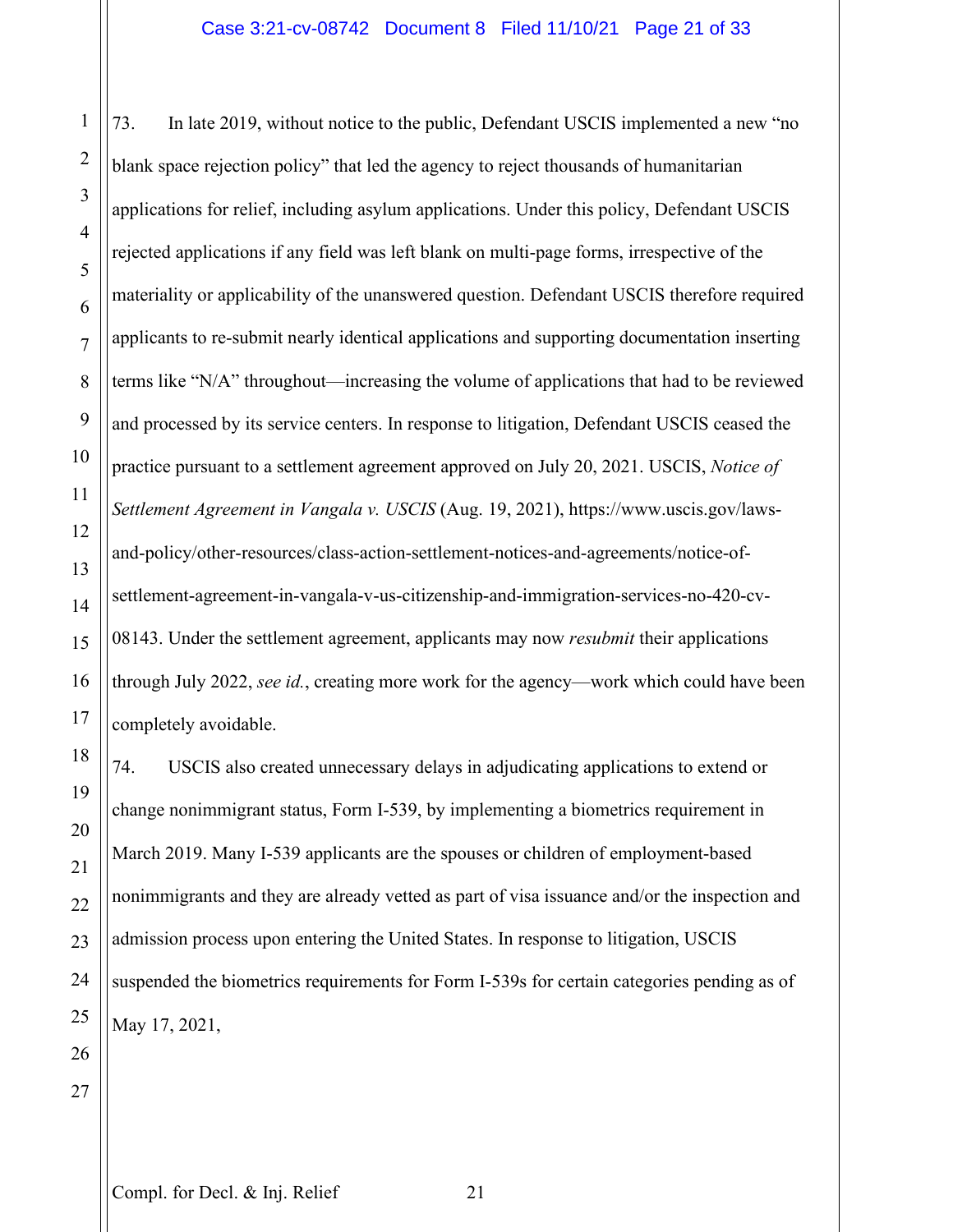## Case 3:21-cv-08742 Document 8 Filed 11/10/21 Page 22 of 33

75. where no biometrics notice had been issued or for applications submitted to USCIS on or after May 17. USCIS, *USCIS Temporarily Suspends Biometrics Requirement for Certain Form I-539 Applicants* (May 13, 2021), https://www.uscis.gov/news/alerts/uscistemporarily-suspends-biometrics-requirement-for-certain-form-i-539-applicants. 76. In August 2021, the Government Accountability Office (GAO) reported that Defendant USCIS had significant backlogs across benefits, including EAD applications. GAO Report at 10-11. The GAO found that for six of the seven forms it reviewed, the median processing time (from agency receipt to decision) increased even though the number of applications and petitions "remained between about 8 and 10 million each fiscal year from 2015 through 2019." *Id*. at "What GAO Found."

77. Despite these significant delays, GAO found that "USCIS has developed several potential plans to reduce its pending caseload but has not implemented the plans or identified the resources and funding that would be needed to address the pending caseload." *Id*. at 36. 78. While Defendant USCIS has complained of resource constraints that reportedly limit its ability to reduce application backlog and timely adjudicate applications, it has not identified what resources it needs to implement such plans to either the Office of Management and Budget or Congress. *Id.* at 37-38.

79. Moreover, the GAO found that Defendant USCIS has not established timeliness performance measures for the adjudication of EAD applications and other high-volume applications, even though "high-quality performance metrics that are valid, reliable, and strongly correlated with outcomes can be helpful in understanding agency progress in achieving an outcome." *Id.* at 24-27. Similarly, the GAO reported that "USCIS has not established performance measures for its projects to assess the extent to which they are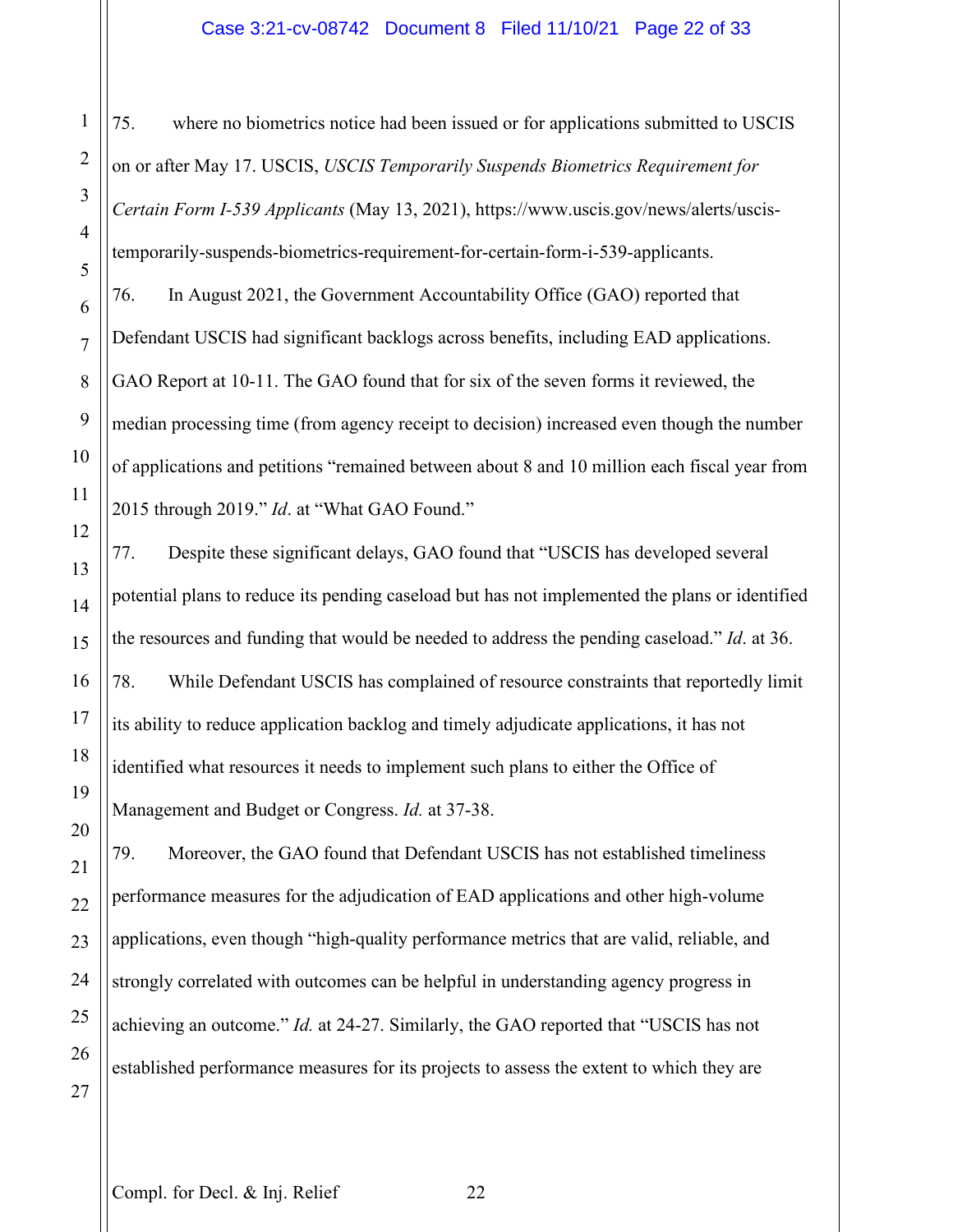1 2 contributing to reduced processing times—a key focus in light of the agency's growing pending caseload." *Id.* at 29.

80. The American Immigration Lawyers Association (AILA), a national non-profit association of immigration lawyers and law school professors with more than 15,000 members, has repeatedly raised these problems with USCIS. Between March 2018 and May 2021, AILA issued two reports and provided public comment, among other advocacy efforts, identifying for USCIS policy choices it has made that have produced widespread delays and advocating with USCIS to adequately address backlogs. AILA, *Re: Identifying Barriers Across U.S. Citizenship and Immigration Services (USCIS) Benefits and Services; Request for Public Input (Docket ID No. USCIS-2021-0004; RIN: 1615-ZB87)* (May 19, 2021), https://www.regulations.gov/comment/USCIS-2021-0004-7107; AILA, *Walled Off: How USCIS Has Closed Its Doors on Customers and Strayed from Its Statutory Customer Service Mission* (Feb. 12, 2021), https://www.aila.org/advo-media/aila-policy-briefs/policy-briefwalled-off-how-uscis-has-closed; *Deconstructing the Invisible Wall*. 81. Defendant USCIS has still failed to adequately address backlogs and delays.

# **E. Plaintiffs Will Suffer or Have Suffered Irreparable Harm**

82. Plaintiff Tony N. is an asylum seeker from East Africa and a truck driver who delivered personal protective equipment across the country during the pandemic. At the time his current work authorization expired, Mr. N. was on the verge of starting his own truck driving business. But because of Defendants' delay in processing his work authorization application, Mr. N. instead lost his driver's license and his current job. Living without any support network in the United States, Mr. N. has been forced to deplete his savings because

3

4

5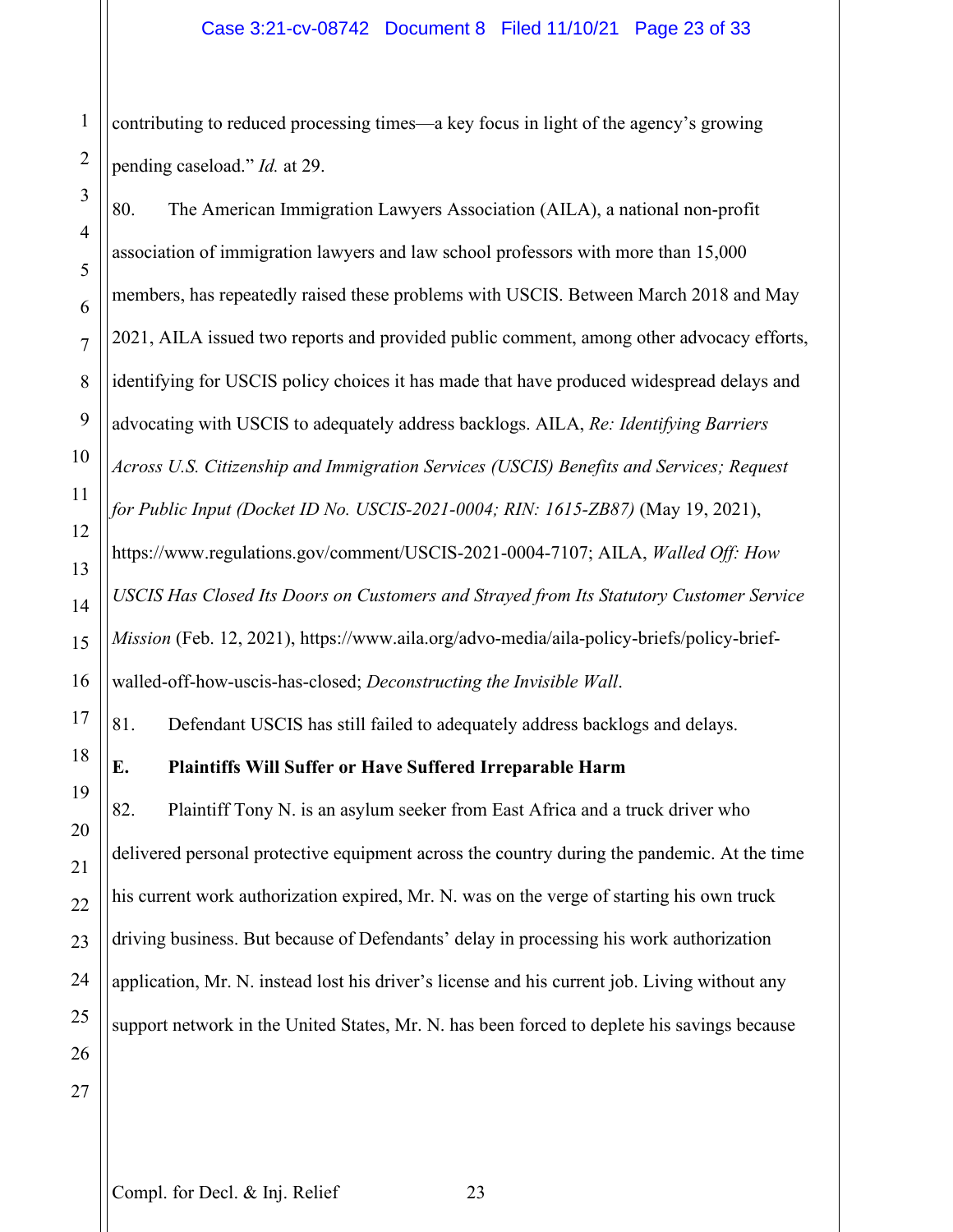he cannot work and he struggles with paying for necessities such as his rent and health insurance.

83. Plaintiff Muradyan is an asylum seeker from Armenia and a medical doctor. Doctor Muradyan has now lost her residency positions at two hospitals, as well as her health insurance, due to the delay in processing her work permit renewal, and, as a result, she can no longer provide care to her patients or support herself and her young son. If Doctor Muradyan is unable to work for over three months, she will lose her Postgraduate Training License to practice medicine in different states and will need to redo an entire year of residency beginning in July 2022.

84. Plaintiff Karen M. is a pregnant asylum seeker with three other young children she supports. Ms. M. works as a manager at McDonald's and has been informed by her employer that if her work permit is not renewed by November 15, 2021, she will be terminated from her position. Ms. M. has already been unable to renew her driver's license because of the delay in processing her work permit application, and now, a month before she is scheduled to give birth, she fears that she will also lose her primary means to support herself and her family. Ms. M will face significant economic hardship without her employment authorization, and will struggle to cover necessities such as rent, food, and clothing for herself and her young children.

85. Plaintiff Jack S. is an asylum seeker and an Apple, Inc. employee. Mr. S. recently lost his position because of the delay in renewing his work permit and will soon lose his employer-based health insurance coverage. In addition, Mr. S. has lost his driver's license as a result of Defendants' delay and can no longer drive to important medical appointments or easily acquire necessities such as groceries. Mr. S. is suffering significant economic hardship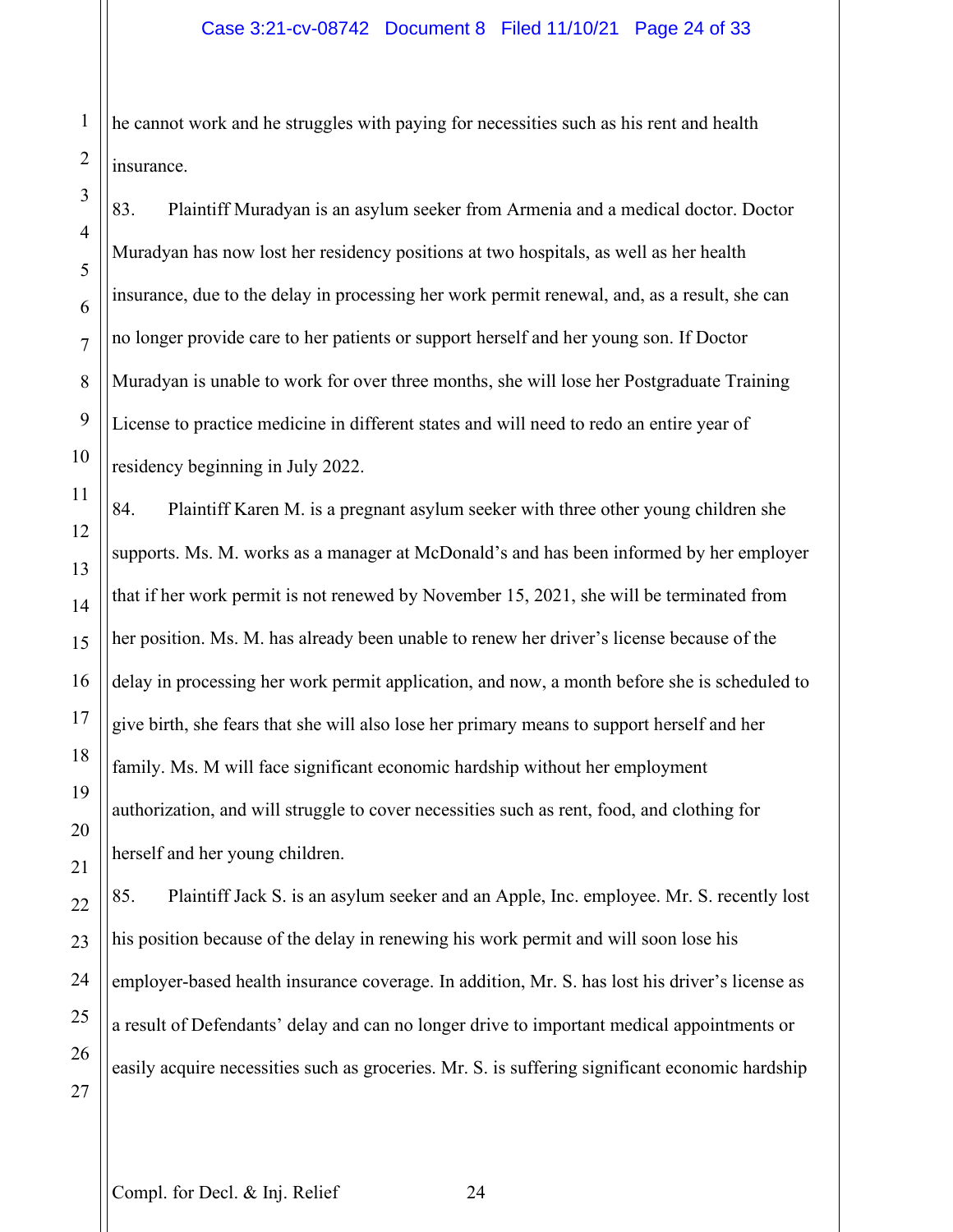1 2 without employment authorization and is struggling with how to pay his bills and cover his basic needs as he has nearly used up his savings.

86. Plaintiff Vera de Aponte is an asylum seeker from Venezuela and a registered Behavior Health Technician for special needs children. Ms. Vera de Aponte is the primary source of income for her family. She was recently terminated by her employer because her work authorization was not renewed. She is at risk of losing her Medicaid provider number, which Medicaid typically revokes after a period of inactivity, which could have serious longterm implications for her career. Without her work permit, she will also be unable to renew her marketplace health insurance when it expires in March 2022.

87. Plaintiffs Tony N., Doctor Muradyan, Karen M., Jack S., and Vera de Aponte, all experience significant mental anguish, emotional pain, and severe anxiety as a result of the delays in processing their renewal applications.

# *TRAC* **FACTORS AND UNREASONABLE DELAY**

88. Courts generally evaluate claims of unreasonable delay under the six factors laid out

in *Telecomms. Rsch. & Action Ctr. v. FCC ("TRAC")*, 750 F.2d 70, 80 (D.C. Cir. 1984):

(1) the time agencies take to make decisions must be governed by a 'rule of reason'; (2) where Congress has provided a timetable or other indication of the speed with which it expects the agency to proceed in the enabling statute, that statutory scheme may supply content for this rule of reason; (3) delays that might be reasonable in the sphere of economic regulation are less tolerable when human health and welfare are at stake; (4) the court should consider the effect of expediting delayed action on agency activities of a higher or competing priority; (5) the court should also take into account the nature and extent of the interests prejudiced by delay; and (6) the court need not 'find any impropriety lurking behind agency lassitude in order to hold that agency action is unreasonably delayed.'

*Brower v. Evans*, 257 F.3d 1058, 1068–69 (9th Cir. 2001) (quoting *Independence Mining Co. v. Babbitt*, 105 F.3d 502, 507 n.7 (9th Cir.1997).

3

4

5

6

7

8

9

10

11

12

13

14

15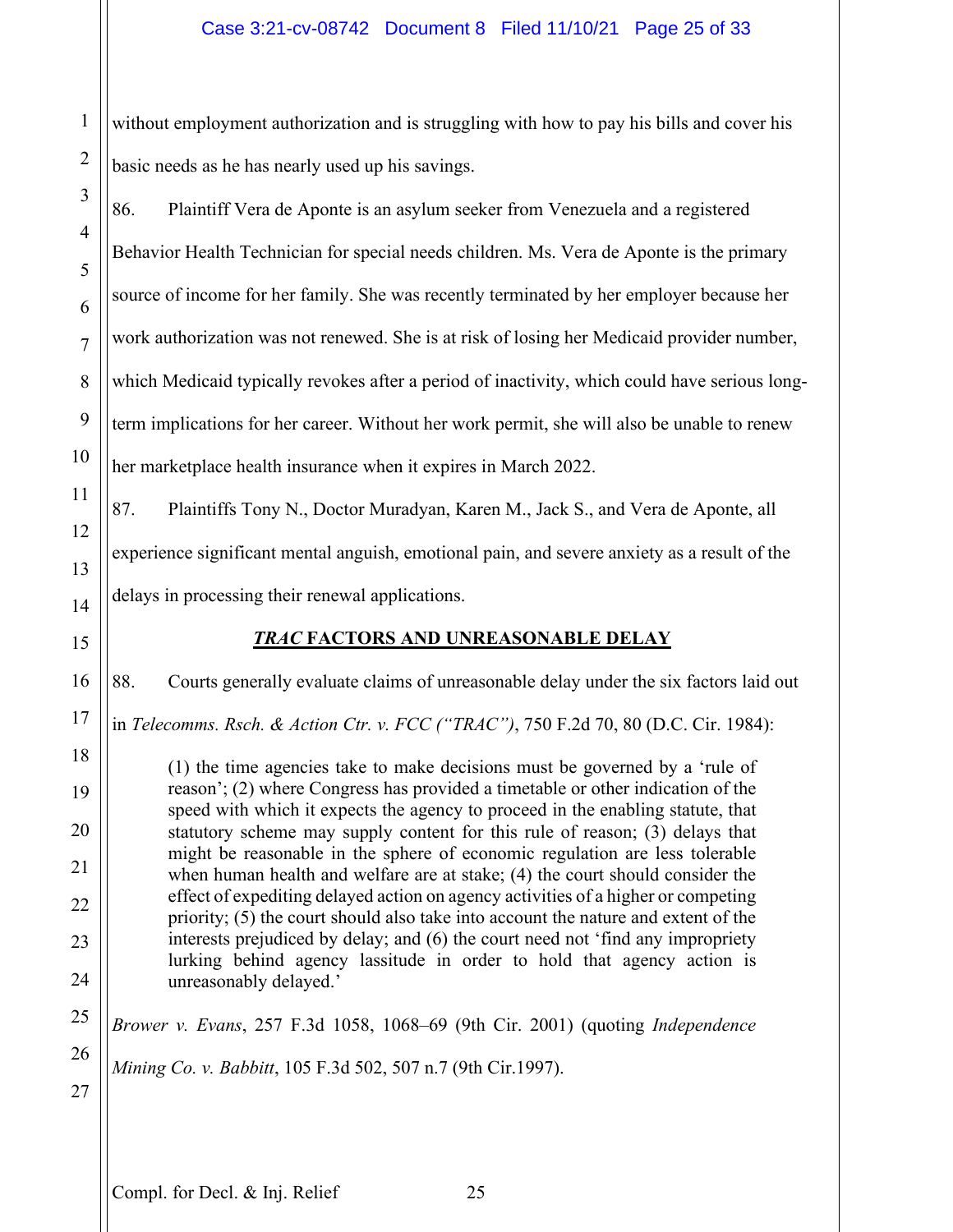## Case 3:21-cv-08742 Document 8 Filed 11/10/21 Page 26 of 33

#### 1 2 **A.** *TRAC* **Factors 1 and 2: "Rule of Reason" and the Statutory, Regulatory Timetable**

89. Defendant DHS' rulemaking for its component USCIS establishes that Defendants have a policy interest in ensuring that asylum seekers do not experience gaps in employment authorization and that EADs for asylum applicants should be adjudicated in no more than 180 days.

90. For decades, Defendant USCIS adjudicated EAD renewal applications for asylum seekers in less than 180 days.

91. Defendants have represented to the public, to asylum seekers, and to their attorneys, that Defendant USCIS would adjudicate EAD renewal applications for asylum seekers within the 180-day automatic extension of employment authorization as adopted at 8 C.F.R.

§ 274a.13(d).

92. Upon information and belief, Defendant USCIS does not employ a first in/first out "rule of reason."

## **B.** *TRAC* **Factors 3 and 5: Prejudice and Harm to Human Health and Welfare Due to Delay**

93. Plaintiffs and class members have lost jobs and the ability to support themselves and their families because of Defendants' delays.

94. Plaintiffs and class members have been threatened with the imminent loss of jobs and the ability to support themselves and their families because of Defendants' delays.

95. Plaintiffs have lost or face the imminent loss of access to employee benefits,

including health insurance, and services because of Defendants' delays.

96. Class members have lost income or face the imminent loss of income necessary to pay for legal representation to pursue their asylum claims because of Defendants' delays.

3

4

5

6

7

8

9

10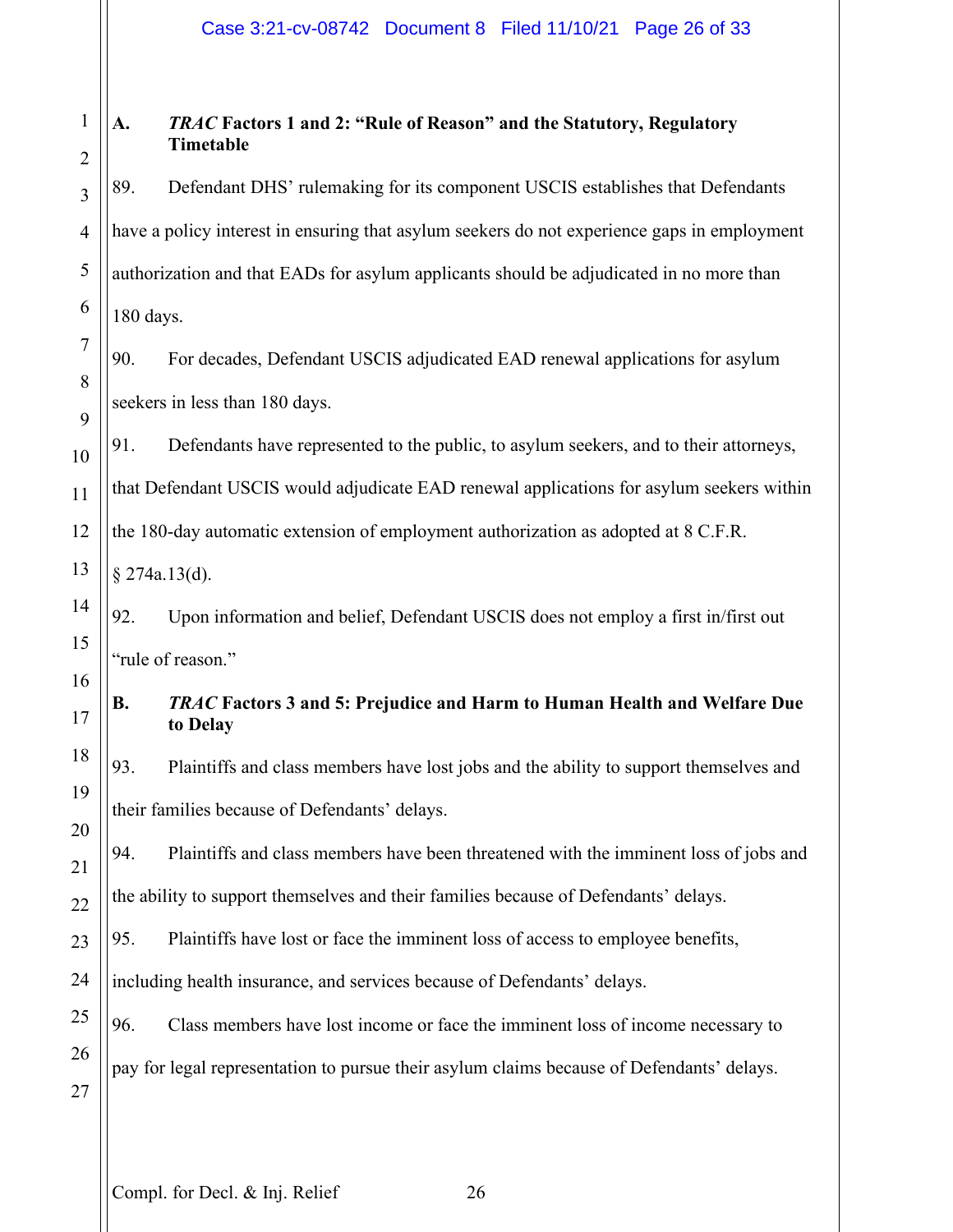## Case 3:21-cv-08742 Document 8 Filed 11/10/21 Page 27 of 33

97. Many states issue driver's licenses and identification cards that are only valid for the validity period of an EAD. Plaintiffs and class members have lost or face the imminent loss of a driver's license or government-issued ID because of Defendants' delays.

98. Plaintiffs and class members are asylum seekers who have suffered trauma and who still suffer the consequences of that trauma, including post-traumatic stress disorder. Stability is essential for people coping with trauma. The ability to work, to be productive, and to support oneself is essential for people coping with trauma. Plaintiffs and class members suffer increased anxiety, a lack of stability, and a reduced ability to cope with trauma due to Defendants' delays.

99. Plaintiffs and class members reasonably relied on continued authorization to work during the pendency of their asylum claims so long as they applied to renew their EADs before the expiration date.

## **C.** *TRAC* **Factor 4: Competing Priorities**

100. Expediting the processing of EAD renewal applications by asylum applicants will not unduly interfere with other higher priorities.

101. Upon information and belief, Defendant USCIS prioritizes the prompt adjudication of EAD applications over other benefits that confer temporary or permanent immigration status. 102. Plaintiffs do not seek to move one application to the front of the line. Instead, they seek to enforce the 180-day rule of reason for all putative class members.

## **D.** *TRAC* **Factor 6: Impropriety**

103. Defendants' delays in adjudicating EAD renewal applications for asylum seekers are unreasonable, even if the explanation for the delays is not unscrupulous.

1

2

3

4

5

6

7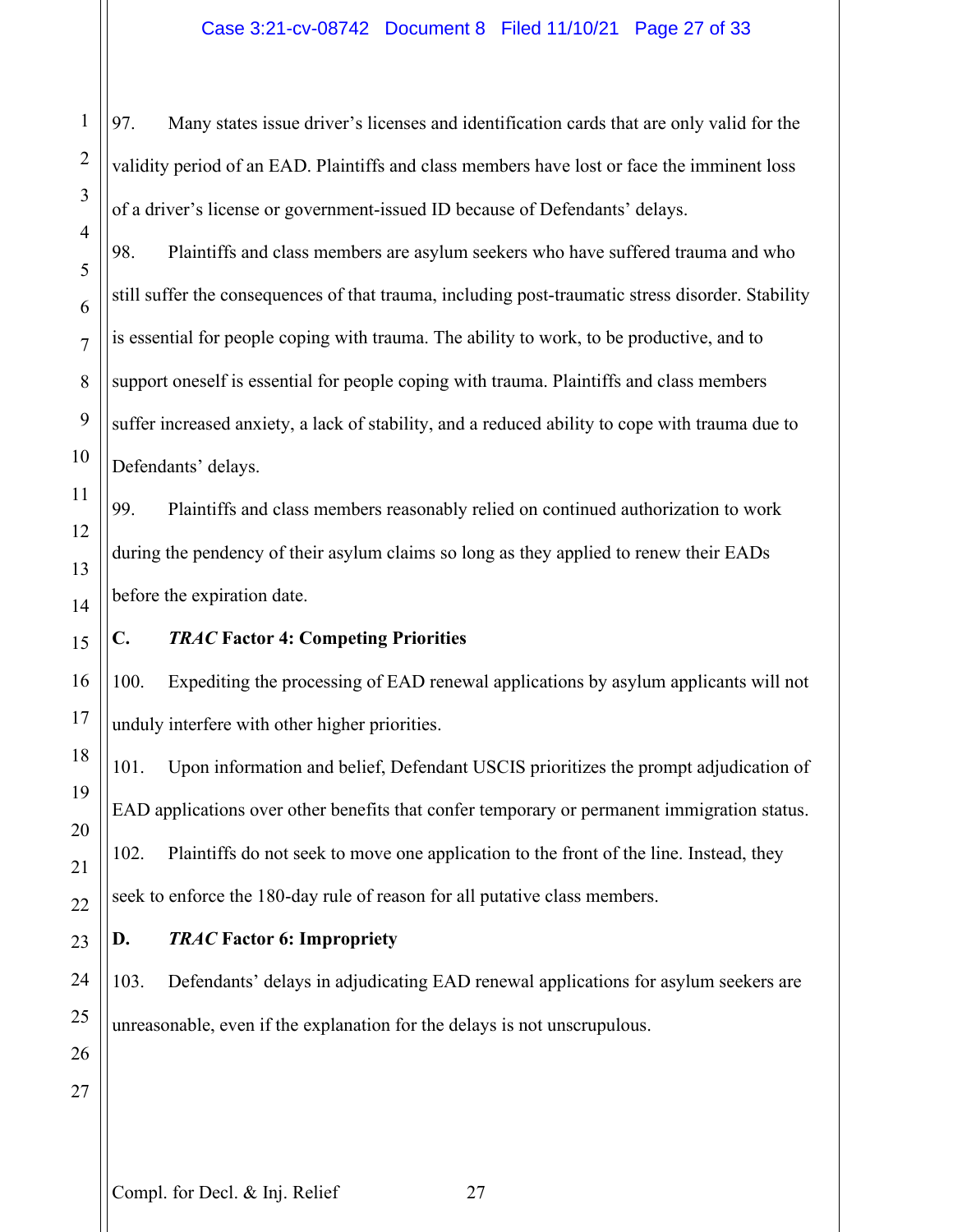# **CLASS ALLEGATIONS**

| $\overline{2}$   | Named Plaintiffs bring this action on behalf of themselves and all others who are<br>104.          |
|------------------|----------------------------------------------------------------------------------------------------|
| 3                | similarly situated pursuant to Federal Rules of Civil Procedure 23(a) and 23(b)(2). A class        |
| 4                | action is proper because this action involves questions of law and fact common to the class,       |
| 5<br>6           | the class is so numerous that joinder of all members is impracticable, Plaintiffs' claims are      |
| $\overline{7}$   | typical of the claims of the class, Plaintiffs will fairly and adequately protect the interests of |
| 8                | the class, and Defendants have acted on grounds that apply generally to the class, so that final   |
| 9                | injunctive relief or corresponding declaratory relief is appropriate with respect to the class as  |
| $\boldsymbol{0}$ | a whole.                                                                                           |
| $\mathbf{1}$     | 105.<br>The named Plaintiffs seek to represent the following class:                                |
| $\overline{2}$   | All individuals:                                                                                   |
| $\mathfrak{Z}$   | (a) who filed applications to renew their employment authorization documents                       |
| 4                | pursuant to 8 C.F.R. §§ 208.7(b); 274a.12(c)(8); and                                               |
| 5<br>6           | (b) who received a 180-day automatic extension of their employment authorization                   |
| $\overline{7}$   |                                                                                                    |
| 8                | pursuant to $8$ C.F.R. $\S$ 274a.13(d); and                                                        |
| 9                | (c) whose applications have a processing time of at least 180 days pursuant to 8 C.F.R.            |
| 20               | § 103.2(b)(10)(i).                                                                                 |
| $\overline{.1}$  | 106.<br>The proposed class is so numerous that joinder of all members is impracticable. The        |
| $2^{2}$          | named Plaintiffs are not aware of the precise number of potential class members but                |
| 23               | reasonably estimate that the number of current class members totals at least 500. Defendants       |
| $\frac{1}{4}$    | are in a position to identify this number.                                                         |
| 25               | ASAP is a nonprofit organization that serves and connects individuals seeking asylum<br>107.       |
| 26<br>7          | in the United States. ASAP offers membership to individuals who are at least 14 years old,         |
|                  |                                                                                                    |

1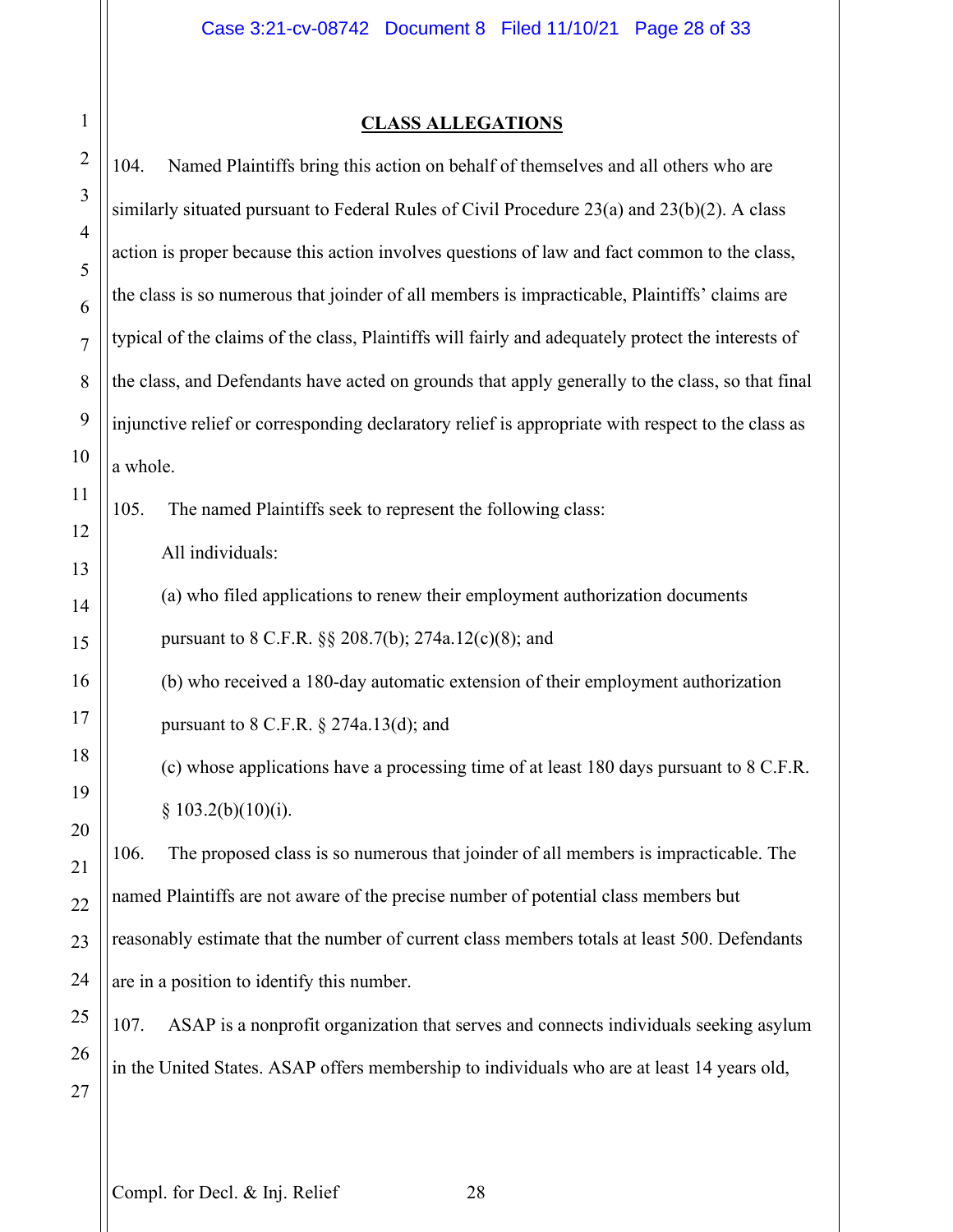have sought or are seeking asylum in the United States, and believe in its mission. At least 454 of ASAP's members filed applications to renew their EADs based on their status as pending asylum applicants; all members who applied to renew their employment authorization before the expiration of their current EADs received the 180-day automatic extension of their employment authorization; and their applications have a processing time of at least 180 days pursuant to  $8$  C.F.R.  $\frac{6}{9}$  103.2(b)(10)(i).

108. As there are also organizations that provide services to asylum applicants which include preparing and filing applications to renew their EADs and attorneys in private practice who prepare and file applications to renew the EADs of asylum seekers, it is reasonable to infer that the number of putative class members is significantly larger than 454. As additional asylum applicants file to renew their EADs, an unknown number of future putative class members, coupled with the reasonable estimate of current putative class members, makes joinder impracticable. In Fiscal Year 2020, Defendant USCIS received 256,034 EAD renewal applications by asylum applicants. USCIS, *Form I-765, Application for Employment Authorization, Eligibility Category and Filing Type FY 2003-2020* (Jan. 25, 2021), https://www.uscis.gov/sites/default/files/document/reports/I-

765 Application for Employment FY03-20.pdf.

109. Questions of law and fact predominate over any questions affecting the individually named plaintiffs. Common questions of law include whether there is a duty to adjudicate the applications to renew the EADs of asylum applicants within the 180-day automatic extension at 8 C.F.R. § 274a.13(d) and whether it is unreasonable for applications to renew the EADs of asylum applicants to be pending for more than 180 days pursuant to 8 C.F.R. § 103.2(b)(10)(i). Common questions of fact include whether USCIS has delayed the

1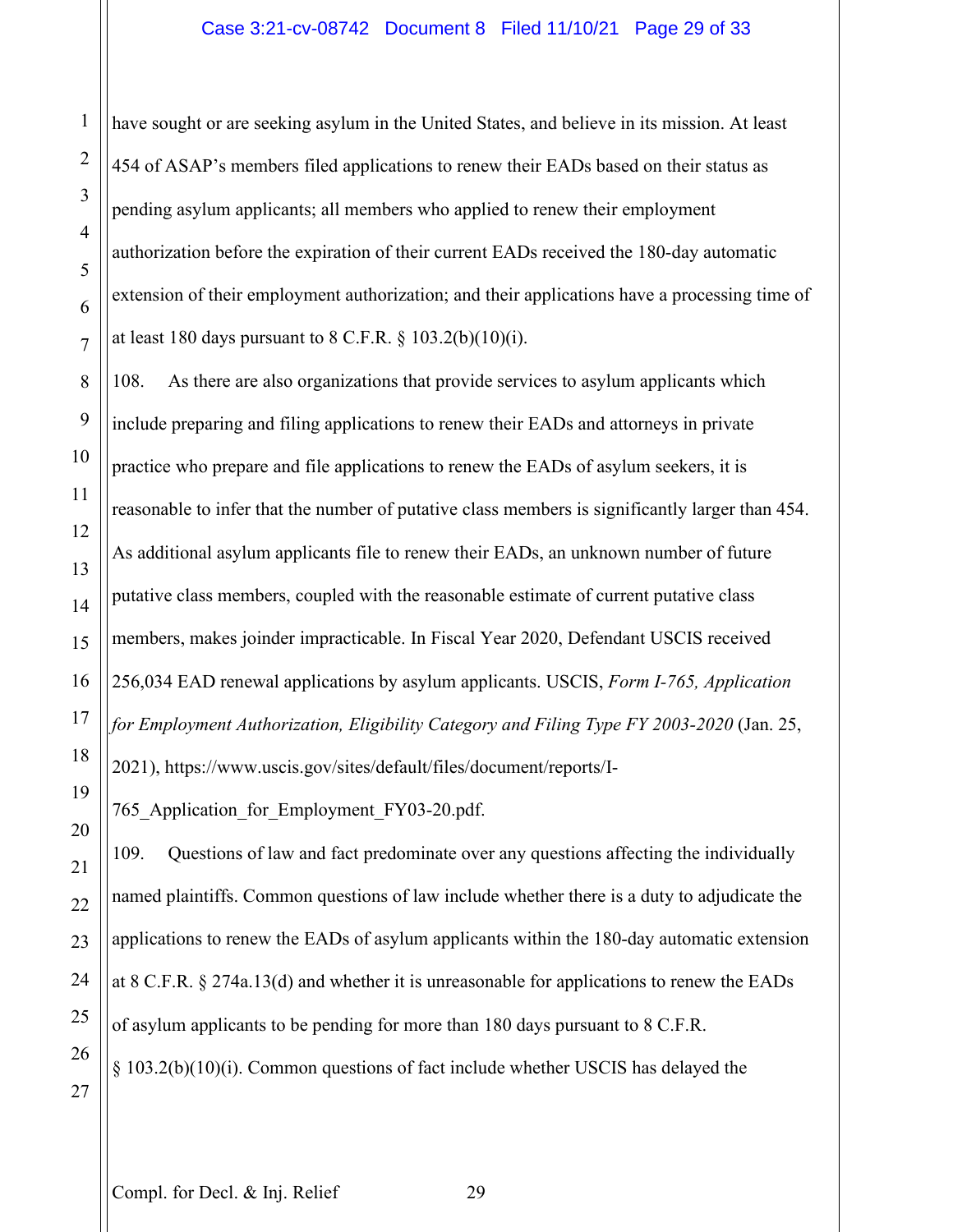## Case 3:21-cv-08742 Document 8 Filed 11/10/21 Page 30 of 33

adjudication of asylum applicant EAD renewals, and whether DHS and USCIS have a policy and practice of failing to adjudicate asylum applicant EAD renewals within the automatic 180-day renewal period set forth in the regulations. Resolution of these common questions will resolve the entire case.

110. Plaintiffs' claims are typical of the claims of the entire class as they are asylum applicants whose applications to renew their EADs have been pending with Defendant USCIS for at least 180 days pursuant to 8 C.F.R. § 103.2(b)(10)(i) and they received the 180 day automatic extension.

111. Plaintiffs will fairly and adequately represent the interests of the proposed class as they seek relief on behalf of the class as a whole and they have no interest antagonistic to the class members.

112. Plaintiffs are represented by competent counsel with extensive experience in both complex class actions and immigration law.

113. In not adjudicating the applications to renew the EADs of asylum applicants within the 180-day automatic extension period at 8 C.F.R. § 274a.13(d), Defendants have acted and will continue to act on grounds generally applicable to the entire class, thus making final injunctive or other relief appropriate to remedy harms to the class as a whole. The class may therefore be properly certified under Fed. R. Civ. P. 23(b)(2).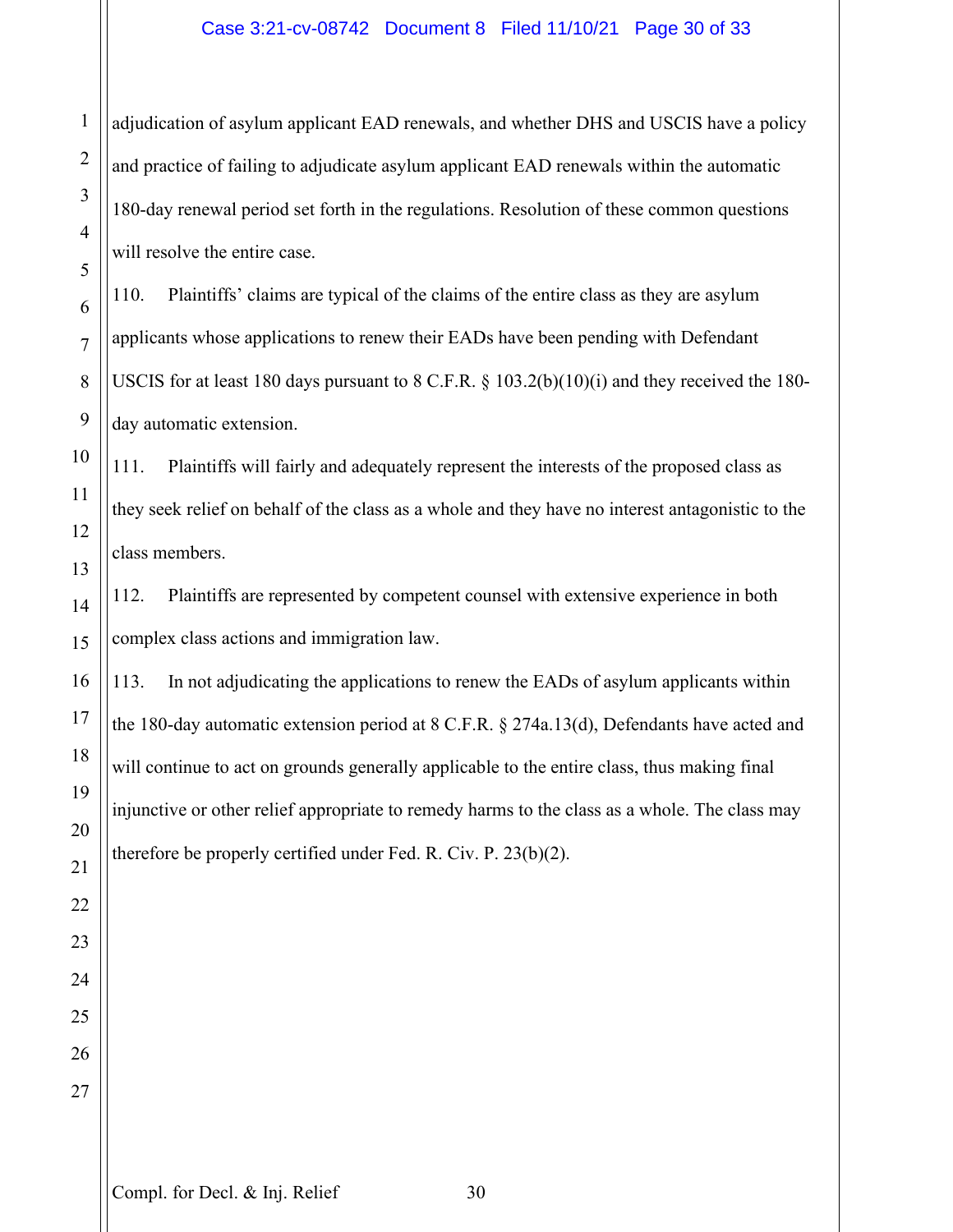## **COUNT ONE**

## **Mandamus Act** – **28 U.S.C. § 1361**

## **Mandamus Act Violation by Unlawfully Delaying the Adjudication of Asylum EAD Renewal Applications**

114. Plaintiffs reallege and incorporate by reference, as if fully set forth herein, the allegations above.

115. Plaintiffs and the proposed class have a clear and certain claim to have their applications to renew their EADs adjudicated within the 180-day automatic extension period at 8 C.F.R. § 274a.13(d).

116. Defendants have a ministerial, nondiscretionary duty to adjudicate the applications of asylum applicants to renew their EADs within the 180-day automatic extension period at 8 C.F.R. § 274a.13(d).

117. Plaintiffs and the proposed class have no other adequate remedy at law to compel Defendants' duty to adjudicate their applications to renew their EADs.

118. By failing to adjudicate the applications of asylum applicants to renew their EADs within the 180-day automatic extension period at 8 C.F.R. § 274a.13(d), Defendants have violated the 180-day rule of reason.

119. There are no available administrative remedies for Plaintiffs to exhaust.

## **COUNT TWO**

## **Administrative Procedure Act—5 U.S.C. § 706(1)**

## **Administrative Procedure Act Violation by Unreasonably Delaying Adjudication of Asylum EAD Renewal Applications**

120. Plaintiffs reallege and incorporate by reference, as if fully set forth herein, the allegations above.

1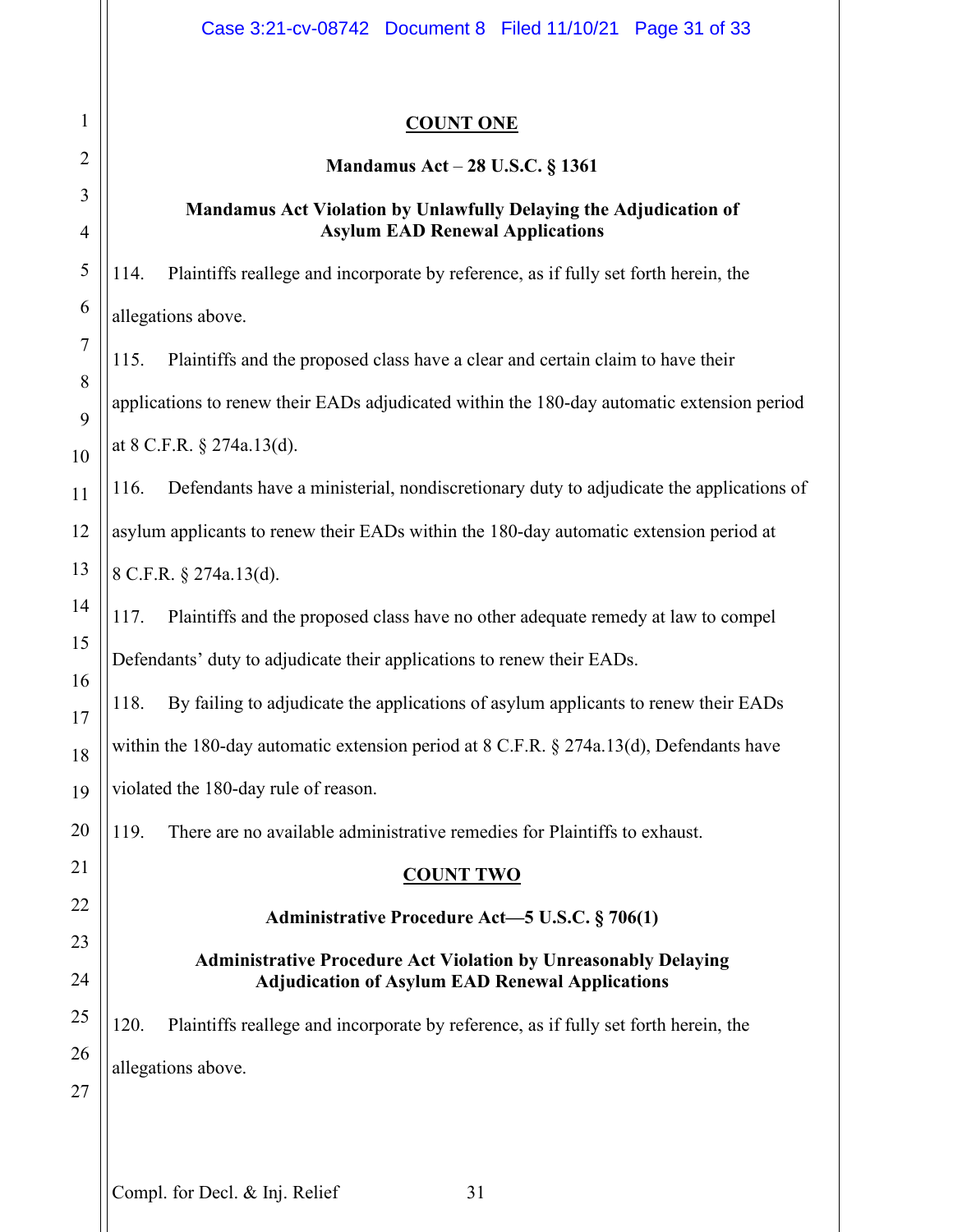## Case 3:21-cv-08742 Document 8 Filed 11/10/21 Page 32 of 33

121. Plaintiffs assert this cause of action as an alternative in the event that the Court does not find that they have met the criteria for relief under 28 U.S.C. § 1361.

3 4 5 6 7 8 9 10 11 12 13 14 15 16 17 18 19 20 21 22 122. The APA provides for judicial review when a person is adversely affected by agency action. 5 U.S.C. § 702. Agency action includes an agency's failure to act. 5 U.S.C. § 551(13). A court "shall compel agency action . . . unreasonably delayed." 5 U.S.C. § 706(1). 123. Defendants' failure to adjudicate the applications of Plaintiffs and proposed class members to renew their EADs within the 180-day automatic extension period at 8 C.F.R. § 274a.13(d) constitutes an unreasonable delay. Plaintiffs and proposed class members no longer have authorization to work because the 180-day automatic extension of their EADs has expired or are at imminent risk of losing work authorization. Inability to work and to support oneself and ones family, loss of employee benefits including health insurance, loss of driver's licenses, inability to pursue a chosen career path, and emotional distress are among the substantial injuries that Plaintiffs have incurred while waiting for Defendants to adjudicate an application that takes USCIS a few minutes to adjudicate. 124. There are no available administrative remedies for Plaintiffs to exhaust. **REQUEST FOR RELIEF** WHEREFORE Plaintiffs request that this Court grant the following relief: (1) Assume jurisdiction over this matter; (2) Certify the case as a class action, as proposed herein; (3) Appoint Plaintiffs as representatives of the class and Plaintiffs' counsel as class counsel; (4) Declare Defendants' delayed adjudication of Plaintiffs' and class members'

1

2

Compl. for Decl. & Inj. Relief 32

applications to renew their EADs unreasonable;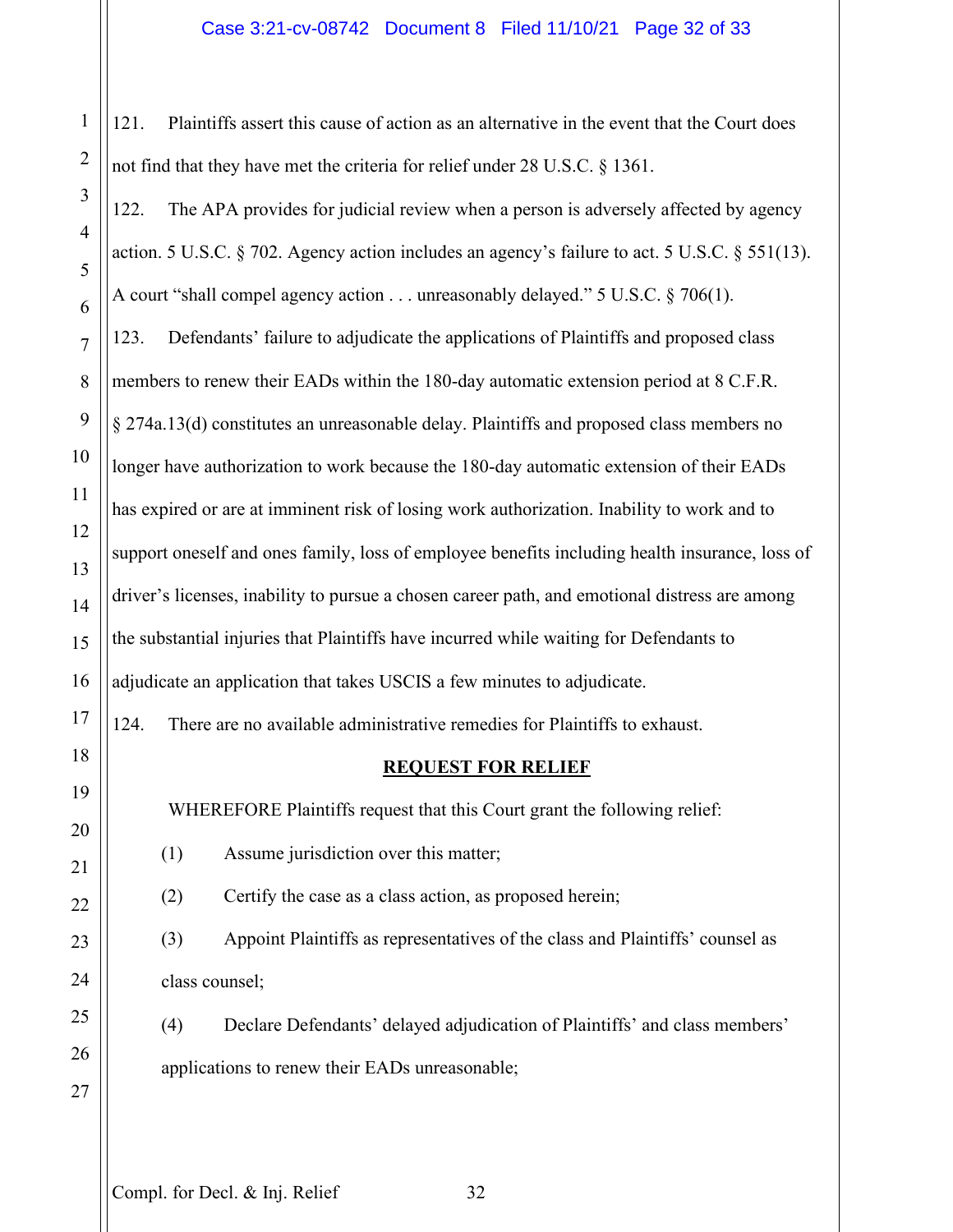1 2 3 4 5 6 7 8 9 10 11 12 13 14 15 16 17 18 19 20 21 22 23 24 25 26 27 (5) Compel Defendants to adjudicate Plaintiffs' and class members' applications to renew their EADs within the 180-day automatic extension period at 8 C.F.R. § 274a.13(d); (6) Issue a permanent injunction; (7) Award Plaintiffs' counsel reasonable attorneys' fees and costs under the Equal Access to Justice Act, 28 U.S.C. § 2412(d), 5 U.S.C. § 504, or any other applicable law; and (8) Grant such other and further relief as the Court deems just, equitable, and appropriate. DATE: November 10, 2021 Respectfully submitted, */s/ Judah Lakin* Judah Lakin (CA #307740) Lakin & Wille, LLP 1939 Harrison Street, Suite 420 Oakland, CA 94612 Telephone: (510) 379-9218 Email: judah@lakinwille.com Emma Winger (MA #677608)\* Katherine Melloy Goettel (IA #23821)\* Leslie Dellon (DC #250316)\* American Immigration Council 1331 G Street NW, Suite 200 Washington, DC 20005 Telephone: (617) 505-5375 (Winger) Email: ewinger@immcouncil.org ldellon@immcouncil.org kgoettel@immcouncil.org Zachary Manfredi (CA #320331)\*\* Asylum Seeker Advocacy Project (ASAP) 228 Park Ave. S. #84810 New York, NY 10003-1502 Telephone: (248) 840-0744 Email: zachary.manfredi@asylumadvocacy.org *Counsel for Plaintiffs Tony N., et al.*  \*Motions for admission pro hac vice forthcoming \*\*Admission pending